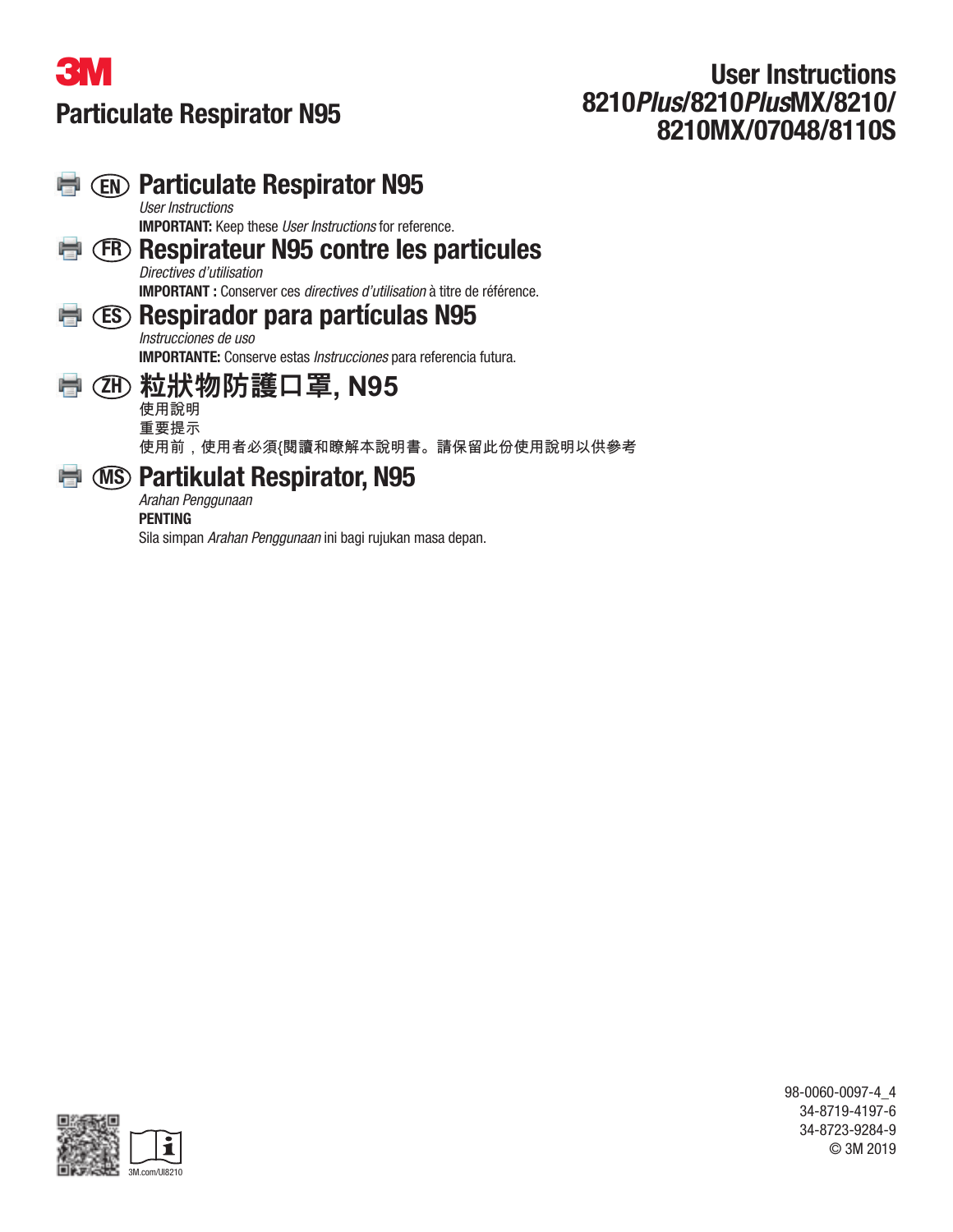



# User Instructions 8210Plus/8210PlusMX/ 8210/8210MX/07048/8110S



#### A WARNING

This respirator helps protect against certain particles. Misuse may result in sickness or death. For correct use, consult supervisor and these User Instructions, or call 3M in U.S.A., 1-800-247-3941. In Canada, call Technical Service at 1-800-267-4414. In Mexico, call 01-800-712-0646.

# IMPORTANT

Before use, wearer must read and understand these *User Instructions*. Keep these instructions for reference.

#### Use For

Particles such as those from grinding, sanding, sweeping, sawing, bagging, or processing minerals, coal, iron ore, flour, metal, wood, pollen, and certain other substances. Liquid or non-oil based particles from sprays that do not also emit oil aerosols or vapors. Follow all applicable local regulations. For additional information on 3M use recommendations for this class of respirator please consult the 3M Respirator Selection Guide found on the Personal Safety web site at www.3M.com/respiratorselector or call 1-800-243-4630 in U.S.A. In Canada, call 1-800 267-4414.

### Do Not Use For

Do not use for gases and vapors, oil aerosols, asbestos, or sandblasting; particulate concentrations that exceed either 10 times the occupational exposure limit or applicable government regulations, whichever is lower. In the United States, do not use when the U.S. Occupational Safety and Health Administration (OSHA) substance specific standards, such as those for arsenic, cadmium, lead in the construction industry, or 4,4'-methylene dianiline (MDA), specify other types of respiratory protection. This respirator does not supply oxygen.

# Biological Particles

This respirator can help reduce inhalation exposures to certain airborne biological particles (e.g. mold, Bacillus anthracis, Mycobacterium tuberculosis, etc.) but cannot eliminate the risk of contracting infection, illness or disease. OSHA and other government agencies have not established safe exposure limits for these contaminants.

# Use Instructions

- 1. Failure to follow all instructions and limitations on the use of this respirator and/or failure to wear this respirator during all times of exposure can reduce respirator effectiveness and may result in sickness or death.
- 2. In the U.S., before occupational use of this respirator, a written respiratory protection program must be implemented meeting all the requirements of OSHA 29 CFR 1910.134, such as training, fit testing, medical evaluation, and applicable OSHA substance specific standards. In Canada, CSA standard Z94.4 requirements must be met and/or requirements of the applicable jurisdiction, as appropriate. Follow all applicable local regulations.
- 3. The particles which can be dangerous to your health include those so small that you cannot see them.
- 4. Leave the contaminated area immediately and contact supervisor if dizziness, irritation, or other distress occurs.
- 5. Store the respirator away from contaminated areas when not in use.
- 6. Inspect respirator before each use to ensure that it is in good operating condition. Examine all the respirator parts for signs of damage including the two headbands, attachment points, nose foam, and noseclip. The respirator should be disposed of immediately upon observation of damaged or missing parts. Filtering facepieces are to be inspected prior to each use to assure there are no holes in the breathing zone other than the punctures around staples and no damage has occurred. Enlarged holes resulting from ripped or torn filter material around staple punctures are considered damage. Immediately replace respirator if damaged. Staple perforations do not affect NIOSH approval (For 8110S only).
- 7. Conduct a user seal check before each use as specified in the Fitting Instructions section. If you cannot achieve a proper seal, do not use the respirator.
- 8. Dispose of used product in accordance with applicable regulations.

### Use Limitations

- 1. This respirator does not supply oxygen. Do not use in atmospheres containing less than 19.5% oxygen.
- 2. Do not use when concentrations of contaminants are immediately dangerous to life and health, are unknown or when concentrations exceed 10 times the permissible exposure limit (PEL) or according to specific OSHA standards or applicable government regulations, whichever is lower.
- 3. Do not alter, wash, abuse or misuse this respirator.
- 4. Do not use with beards or other facial hair or other conditions that prevent a good seal between the face and the sealing surface of the respirator.
- 5. Respirators can help protect your lungs against certain airborne contaminants. They will not prevent entry through other routes such as the skin, which would require additional personal protective equipment (PPE).
- 6. This respirator is designed for occupational/professional use by adults who are properly trained in its use and limitations. This respirator is not designed to be used by children.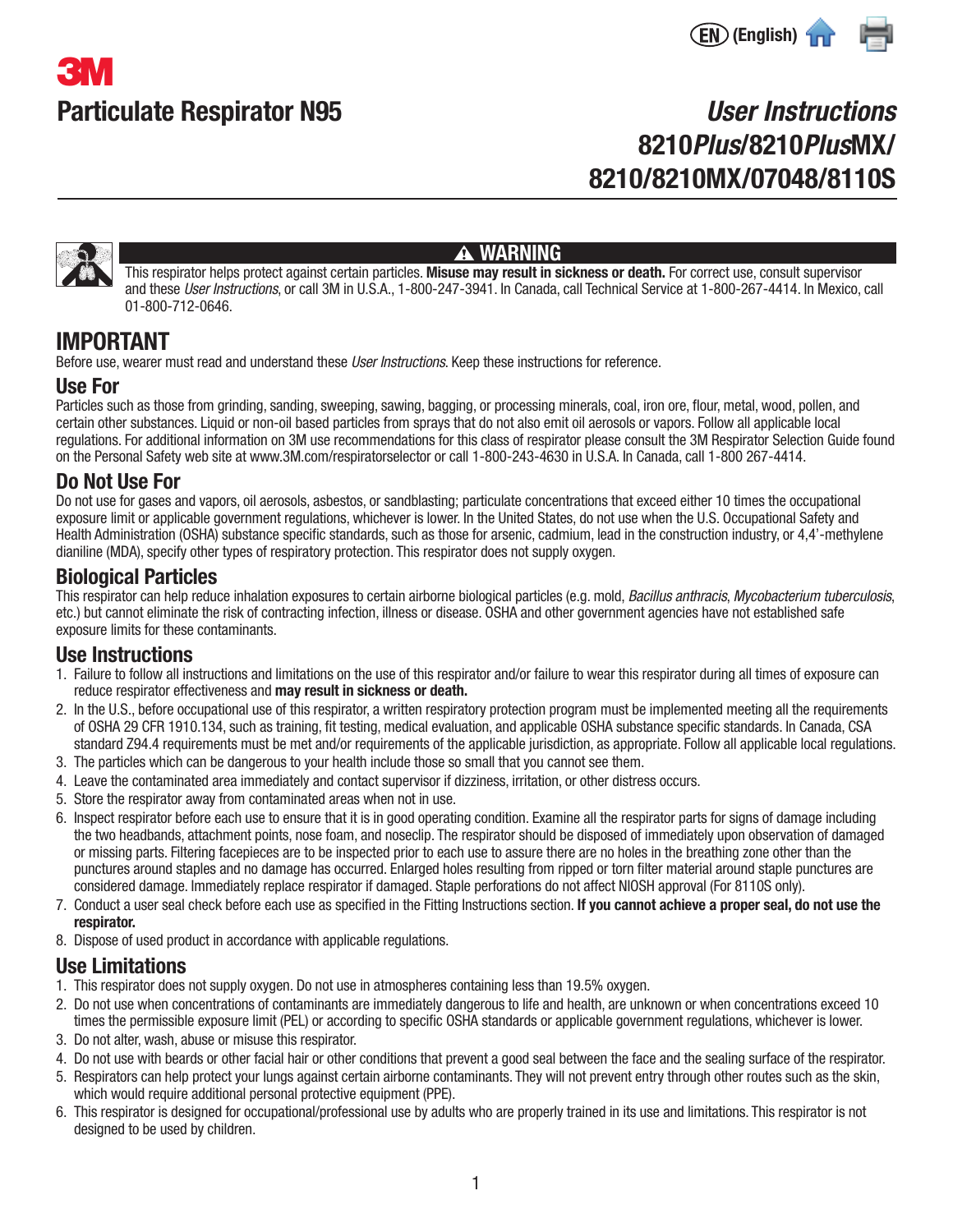#### 8210Plus/8210PlusMX/8210/8210MX/07048/8110S



- 7. Individuals with a compromised respiratory system, such as asthma or emphysema, should consult a physician and must complete a medical evaluation prior to use.
- 8. When stored in accordance with temperature and humidity conditions specified below, the product may be used until the "use by" date specified on the packaging.

# Storage Conditions and Shelf Life

Before use, store respirators in the original packaging away from contaminated areas, dust, sunlight, extreme temperatures, excessive moisture and damaging chemicals. When stored in accordance with temperature and humidity conditions specified below, the product may be used until the "use by" date specified on packaging. Always inspect product and conduct a user seal check before use as specified in the *User Instructions*. If you cannot achieve a proper seal, do not use the respirator.



End of Shelf Life Use respirators before the "use by" date specified on packaging



Storage Temperature Range  $-20\degree$ C (-4 $\degree$ F) to  $+30\degree$ C (+86 $\degree$ F).



Storage Maximum Relative Humidity <80% RH

# Time Use Limitation

If respirator becomes damaged, soiled or breathing becomes difficult, leave the contaminated area immediately and replace the respirator.

# Fitting Instructions

#### Must be followed each time respirator is worn.

- 1. Prestretch top and bottom straps before placing respirator on the face (8210/8210MX only) (Fig. 1).
- 2. Cup the respirator in your hand, with the nosepiece at your fingertips, allowing the headbands to hang freely below your hand (Fig. 2).
- 3. Position the respirator under your chin with the nosepiece up. Pull the top strap over your head resting it high at the top back of your head. Pull the bottom strap over your head and position it around the neck below the ears (Fig. 3).
- 4. Place your fingertips from both hands at the top of the metal nosepiece. Using two hands, mold the nose area to the shape of your nose by pushing inward while moving your fingertips down both sides of the nosepiece (Fig. 4).
	- W Pinching the nosepiece using one hand may result in improper fit and less effective respirator performance. Use two hands.
- 5. Perform a User Seal Check prior to each wearing. To check the respirator-to-face seal, place both hands completely over the respirator and exhale sharply. Be careful not to disturb the position of the respirator. If air leaks around nose, readjust the nosepiece as described in step 4. If air leaks at the respirator edges, work the straps back along the sides of your head (Fig. 5). If you CANNOT achieve a proper seal, DO NOT enter the contaminated area. See your supervisor.



# Removal Instructions

See step 3 of Fitting Instructions and cup respirator in hand to maintain position on face. Pull bottom strap over head. Still holding respirator in position, pull top strap over head and remove respirator.

This respirator contains no components made from natural rubber latex.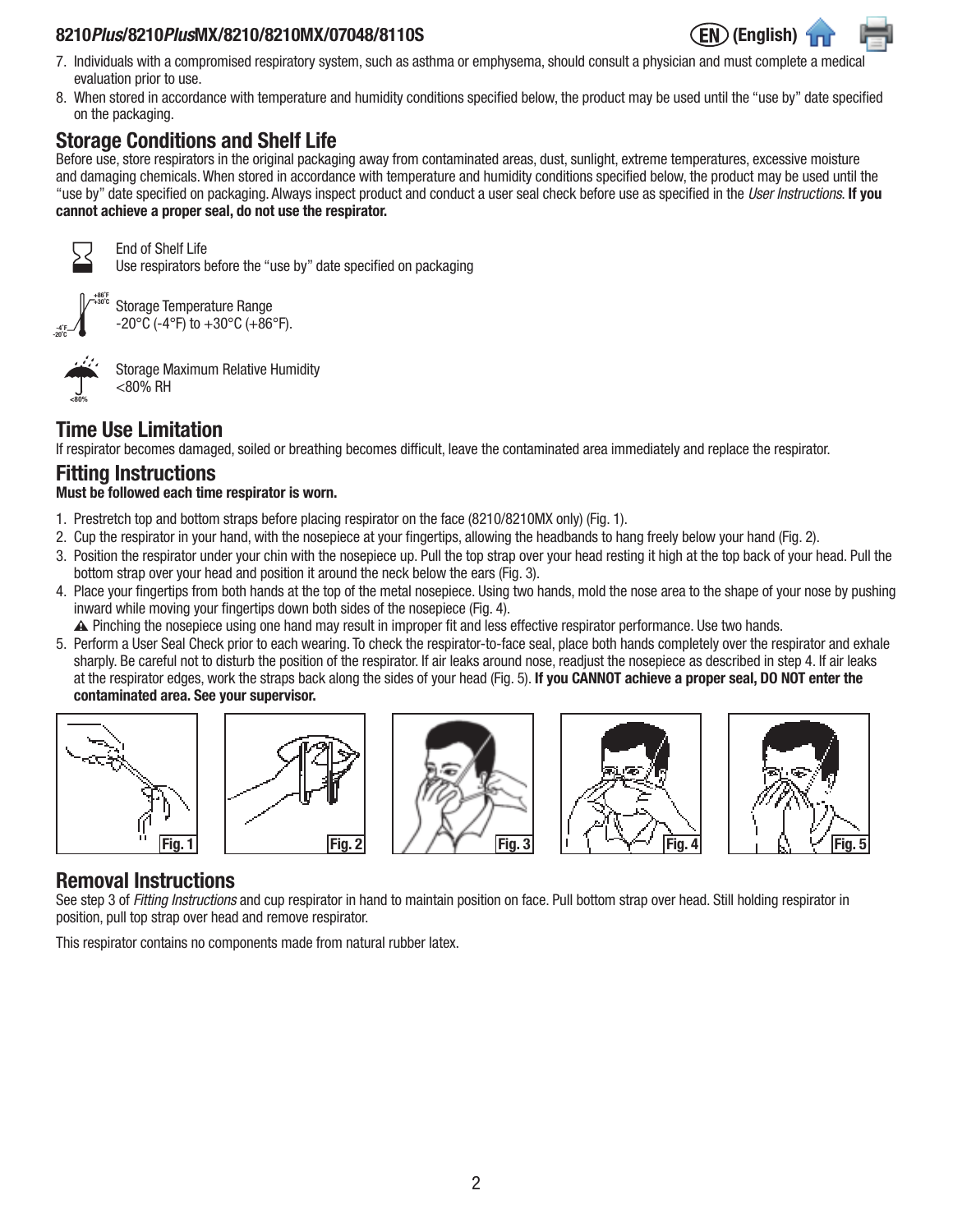#### NIOSH Approved: N95

At least 95% filtration efficiency against solid and liquid aerosols that do not contain oil.

 **THESE RESPIRATORS ARE APPROVED ONLY IN THE FOLLOWING CONFIGURATIONS: TC- PROTECTION<sup>1</sup>** 8210 8210 PLUS 8110S 7048 8210MX 8210 PLUS MX **CAUTIONS AND LIMITATIONS<sup>2</sup>** 84A-0007 | N95 | X | X | X | X | | | ABCJMNOP 84A-7762 N95 N | | | | X | ABCJMNOP 84A-7835 | N95 | | | | | | | | X | ABCJMNOP FILTERING FACEPIECE **RESPIRATOR COMPONENTS 3M St. Paul, Minnesota, USA 1-800-243-4630 8210 Series Respirators**

#### **1. PROTECTION**

**N95 - Particulate Filter** (95% filter efficiency level) effective against particulate aerosols free of oil; time use restrictions may apply.

#### **2. CAUTIONS AND LIMITATIONS**

- A Not for use in atmospheres containing less than 19.5 percent oxygen.
- B Not for use in atmospheres immediately dangerous to life or health.
- C Do not exceed maximum use concentrations established by regulatory standards. J Failure to properly use and maintain this product could result in injury or death.
- M All approved respirators shall be selected, fitted, used and maintained in accordance with MSHA, OSHA and other applicable regulations.
- N never substitute, modify, add, or omit parts. Use only exact replacement parts in the configuration as specified by the manufacturer.
- O Refer to User's Instructions, and / or maintenance manuals for information on use and maintenance of these respirators.
- P NIOSH does not evaluate respirators for use as surgical masks.

FOR MORE INFORMATION In United States, contact: Website: www.3m.com/workersafety

Technical Assistance: 1-800-243-4630 For other 3M products:

1-800-3M-HELPS or 1-651-737-6501

 **Rev. F: 07-07-17**

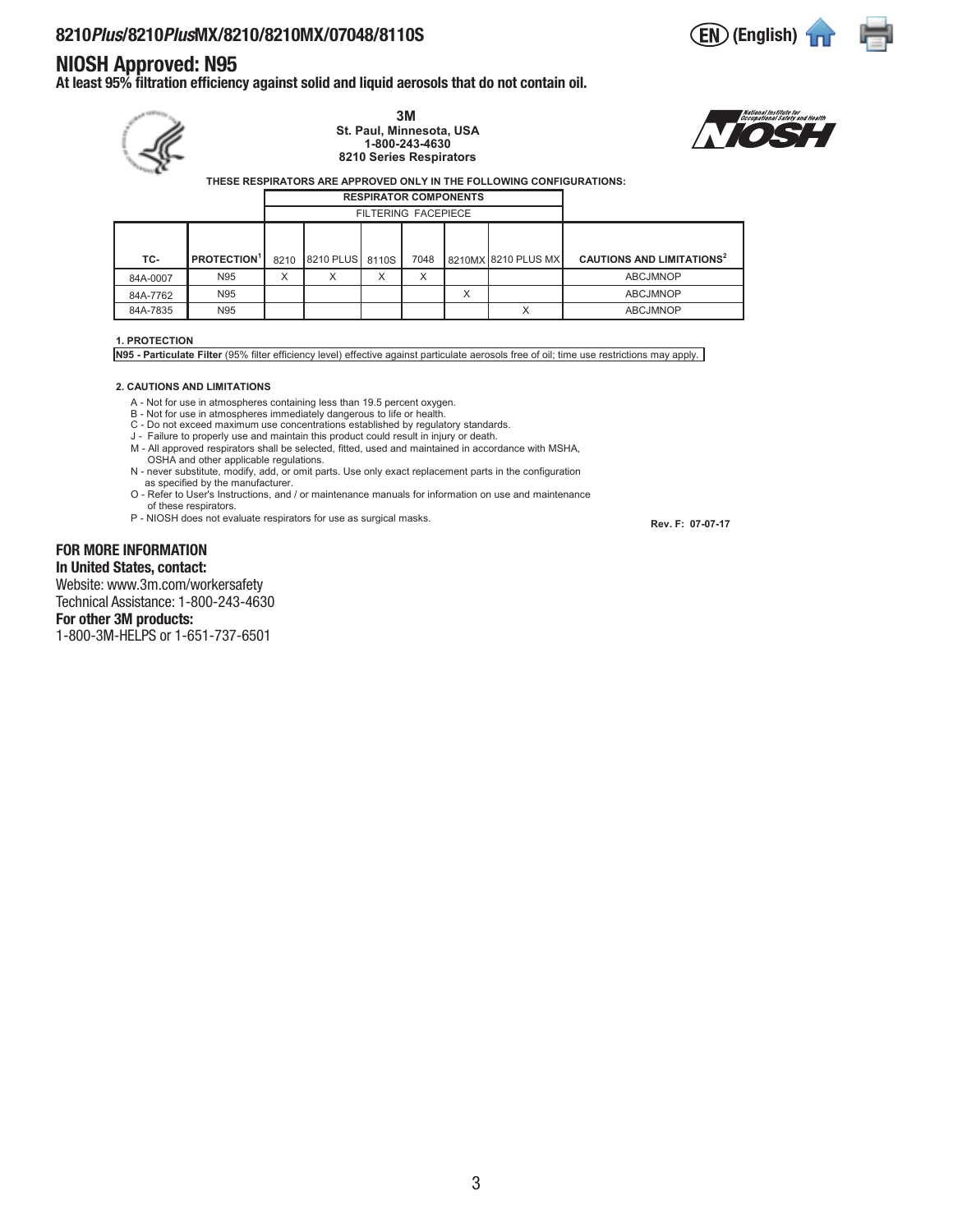

# Directives d'utilisation 8210Plus/8210PlusMX/ 8210/8210MX/07048/8110S



# A MISE EN GARDE

Ce respirateur protège contre certaines particules. Une mauvaise utilisation peut provoquer des problèmes de santé ou la mort. Pour tout renseignement sur l'utilisation adéquate de ce produit, consulter son superviseur, lire les directives d'utilisation ou communiquer avec 3M, aux États-Unis, au 1 800 243-3941 et au Canada, communiquer avec le Service technique de 3M au 1 800 267-4414.

# REMARQUE IMPORTANTE :

Avant d'utiliser ce produit, l'utilisateur doit lire et comprendre ces *directives d'utilisation*, Conservez ces *directives d'utilisation* aux fins de référence

#### Utiliser pour

Les particules dégagées pendant le meulage, le ponçage, le balayage, le sciage, l'ensachage ou le traitement des minéraux, du charbon, du minerai de fer, de la farine, du métal, du bois, du pollen et de certaines autres substances. Les particules liquides ou exemptes d'huile provenant d'aérosols, mais ne dégageant pas d'huile ou de vapeurs. Suivre les réglementations locales applicables. Pour obtenir de plus amples renseignements sur les utilisations recommandées par 3M pour ce type de respirateur, consulter le Guide de sélection des respirateurs de 3M qui se trouve sur le site Web de la Division des produits de protection individuelle de 3M à l'adresse suivante : www.3M.com/respiratorselector ou appeler le 1 800 243-4630 aux États-Unis Au Canada, appeler le 1 800 267-4414.

### Utilisations déconseillées

Ne pas utiliser pour les gaz, les vapeurs, les aérosols à base d'huile, l'amiante ou le décapage au jet de sable, les concentrations de particules 10 fois supérieures à la limite d'exposition admissible en milieu de travail ou aux limites applicables établies par le gouvernement, selon la valeur la moins élevée. Aux États-Unis, ne pas utiliser lorsque l'Occupational Safety and Health Administration (OSHA) américaine a des normes concernant des substances précises, comme celles concernant l'arsenic, le cadmium, le plomb dans l'industrie de la construction ou le diamino-4,4' diphénylméthane (MDA), recommandent d'autres types de protection respiratoire. Ce respirateur ne fournit pas d'oxygène.

## Particules biologiques

Ce respirateur peut réduire l'exposition par inhalation à certaines particules biologiques en suspension dans l'air (p. ex., moisissures, bacille du charbon, bacille de Koch, etc.), mais il n'élimine pas le risque de contracter une infection ou une maladie. L'OSHA et d'autres agences gouvernementales n'ont pas établi de limites d'exposition sécuritaires pour ces contaminants.

# Directives d'utilisation

- 1. Tout manquement aux directives et aux restrictions relatives à l'utilisation de ce respirateur pendant la durée complète de l'exposition peut en diminuer l'efficacité et provoquer des problèmes de santé ou la mort.
- 2. Aux États-Unis, avant d'utiliser ce respirateur en milieu professionnel, mettre sur pied un programme de protection respiratoire écrit, conforme au règlement 29 CFR 1910.134 de l'OSHA, en matière de formation, d'essai d'ajustement et d'évaluation médicale par exemple, et aux normes de l'OSHA relatives aux substances. Au Canada, se conformer à la norme Z94.4 de la CSA et/ou aux exigences de l'autorité compétente de sa région, le cas échéant. Suivre tous les règlements locaux applicables.
- 3. Les particules jugées dangereuses pour la santé englobent celles qui sont trop petites pour être visibles à l'oeil nu.
- 4. Quitter immédiatement la zone contaminée et communiquer avec son superviseur si des étourdissements, une irritation ou tout autre malaise se manifestent.
- 5. Entre chaque utilisation, entreposer le respirateur hors des zones contaminées
- 6. Inspecter le respirateur avant chaque utilisation pour s'assurer qu'il est en bon état. Examiner toutes les pièces du respirateur pour détecter des signes de dommages, y compris les deux courroies de tête, les attaches, la pince nasale et la bande nasale en mousse. Jeter immédiatement le respirateur s'il est endommagé ou s'il manque des pièces. Les masques filtrants doivent être examinés avant chaque utilisation pour s'assurer qu'il n'y a pas de trous ni de dommages dans la zone respiratoire, autres que les perforations au niveau des attaches. On entend par dommages, les grands trous résultant de matériau déchiré ou fendu au niveau des attaches. Remplacer immédiatement le respirateur s'il est endommagé. Les perforations des attaches n'annulent pas l'homologation NIOSH (pour le modèle 8110S seulement).
- 7. Avant l'utilisation, toujours inspecter le produit et vérifier l'ajustement comme le recommandent la section des directives d'ajustement. Si l'ajustement n'est pas étanche, ne pas utiliser le respirateur.
- 8. Mettre les produits usés au rebut conformément aux règlements applicables.

## Limites d'utilisation

- 1. Ce respirateur ne fournit pas d'oxygène. Ne pas utiliser lorsque la concentration ambiante en oxygène est inférieure à 19,5%.
- 2. Ne pas utiliser si les concentrations des contaminants présentent un danger immédiat pour la vie ou la santé, si elles sont inconnues ou si elles sont supérieures à 10 fois la limite d'exposition admissible, aux normes spécifiques de l'OSHA ou aux règlements gouvernementaux applicables, selon la valeur la moins élevée.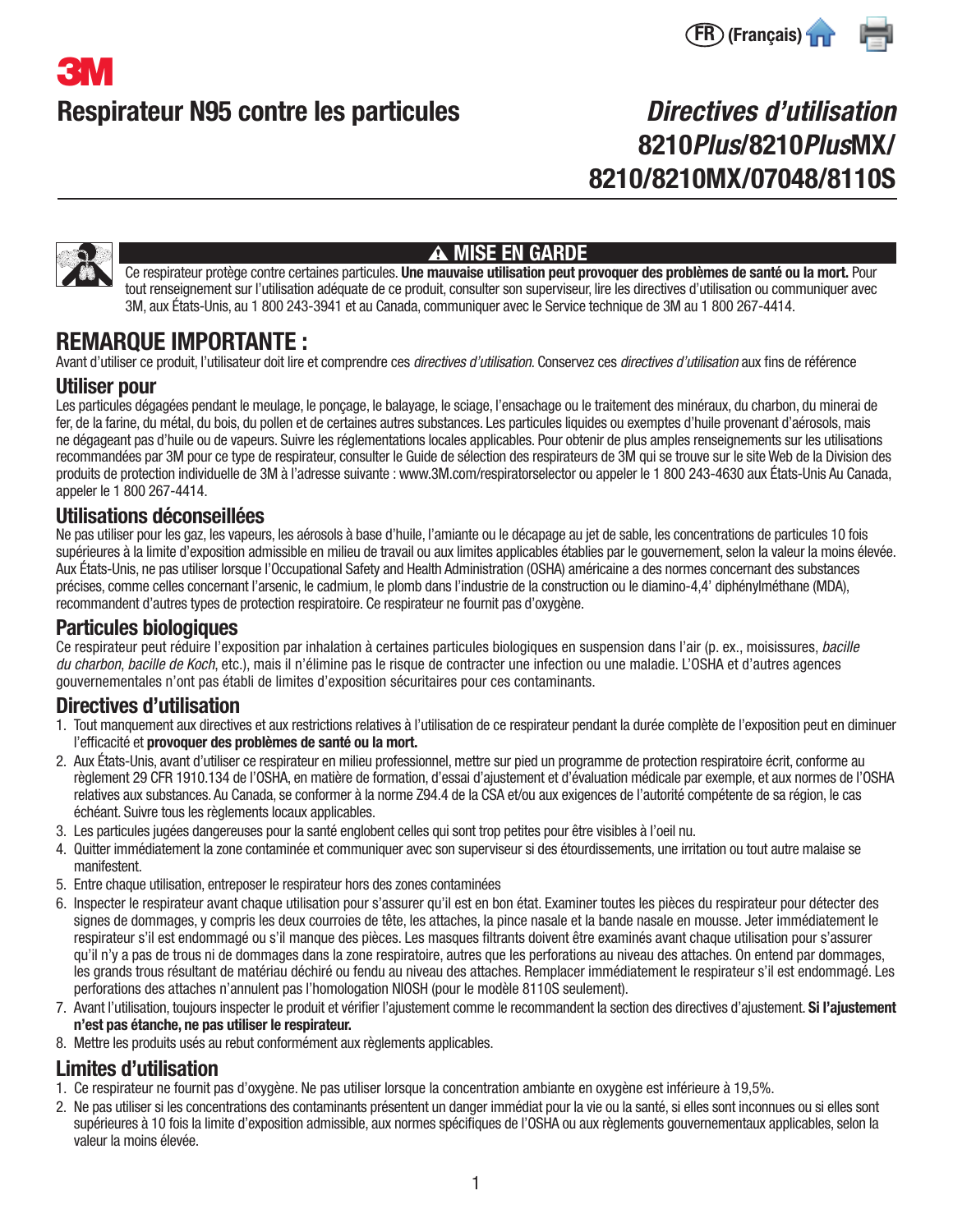#### 8210 Plus/8210 PlusMX/8210/8210MX/07048/8110S

- 3. Ne pas modifier ni utiliser le respirateur de façon abusive ou incorrecte.
- 4. Ne pas utiliser si l'on porte la barbe ou des poils ou si l'on présente toute autre condition susceptible d'empêcher un contact direct entre la surface de scellement du masque et le visage.
- 5. Ces respirateurs peuvent protéger les poumons contre certains contaminants en suspension dans l'air. Cependant, ils ne les empêchent pas de pénétrer dans l'organisme par d'autres voies comme la peau. C'est pourquoi il peut s'avérer nécessaire de porter d'autre matériel de protection individuelle.
- 6. Ce respirateur est conçu pour les professionnels / travailleurs adultes qui ont reçu la formation appropriée, pour son utilisation et ses restrictions. Ce respirateur n'est pas conçu pour être utilisé par des enfants.
- 7. Les personnes qui sont atteintes de maladies respiratoires comme l'asthme ou l'emphysème doivent consulter un médecin et passer un examen médical avant d'utiliser le respirateur.
- 8. Lorsqu'il est entreposé conformément aux températures et au taux d'humidité recommandés ci-dessous, ce produit peut être utilisé jusqu'à la date de péremption indiquée sur l'emballage.

### Conditions d'entreposage et durée de conservation

Avant l'utilisation, conserver le respirateur dans son emballage d'origine dans un lieu à l'abri des zones contaminées, de la poussière, du soleil, des températures extrêmes, de l'humidité excessive et des produits chimiques dommageables. Lorsqu'il est entreposé selon les conditions d'humidité et de températures spécifiées ci-dessous, le produit peut être utilisé jusqu'à la date de péremption indiquée sur l'emballage. Avant l'utilisation, toujours inspecter le produit et vérifier l'ajustement comme le recommandent les *directives d'utilisation*. Si l'ajustement n'est pas étanche, ne pas utiliser le respirateur.



Durée de conservation terminée

Utiliser le respirateur avant la date de péremption indiquée sur l'emballage.

+86˚F +30˚C -4˚F -20˚C

Plage de températures d'entreposage  $-20\degree$ C (-4 $\degree$ F) à  $+30\degree$ C (+86 $\degree$ F).

| ℁<br>80 |  |  |  |  |  |  |  |
|---------|--|--|--|--|--|--|--|

Humidité relative maximale pour l'entreposage <80% HR

## Durée maximale d'utilisation

Quitter immédiatement la zone contaminée et remplacer le respirateur s'il est endommagé, encrassé ou si la respiration devient difficile.

# Directives d'ajustement

#### Suivre ces directives chaque fois qu'on utilise le respirateur.

- 1. Préétirer les courroies supérieures et inférieures avant de mettre le respirateur sur le visage (respirateur 8210 seulement) (Fig. 1).
- 2. Placer le respirateur dans le creux de la main, les doigts pointant vers la bande nasale. Laisser pendre les courroies librement (Fig. 2).
- 3. Placer le respirateur sous le menton en dirigeant la pince nasale vers le haut. Faire passer la courroie supérieure par-dessus la tête et la placer sur le dessus de la tête. Faire passer la courroie inférieure par-dessus la tête et la placer autour du cou, sous les oreilles (Fig. 3).
- 4. Placer les doigts des deux mains en haut de la pince nasale métallique. À l'aide des deux mains, modeler la section nasale à la forme du nez en appuyant sur la pince nasale et en imprimant des mouvements vers le bas, des deux côtés de la pince (Fig. 4).
- W L'utilisation d'une seule main pour plier la pince nasale pourrait nuire à l'ajustement du respirateur. On doit utiliser les deux mains.
- 5. Effectuer une vérification de l'ajustement avant chaque utilisation. Pour ce faire, placer les deux mains de manière à couvrir complètement le respirateur et exhaler. Veiller à ne pas déplacer le respirateur. Si l'air fuit autour du nez, rajuster la pince nasale comme le décrit l'étape 4. Si le respirateur fuit, régler la position des courroies et s'assurer que les bords du respirateur sont en contact étroit avec le visage (Fig.5). Si l'ajustement N'EST PAS étanche, NE PAS pénétrer dans la zone contaminée. Consulter son superviseur.











# Directives de retrait

Voir l'étape 3 des *directives d'ajustement* et placer une main sur le respirateur pour le maintenir contre le visage. Retirer la courroie placée haut à l'arrière de la tête. En maintenant le respirateur contre le visage, passer la courroie du cou par-dessus la tête et retirer le respirateur.

Ce respirateur est exempt de composés faits de latex de caoutchouc naturel.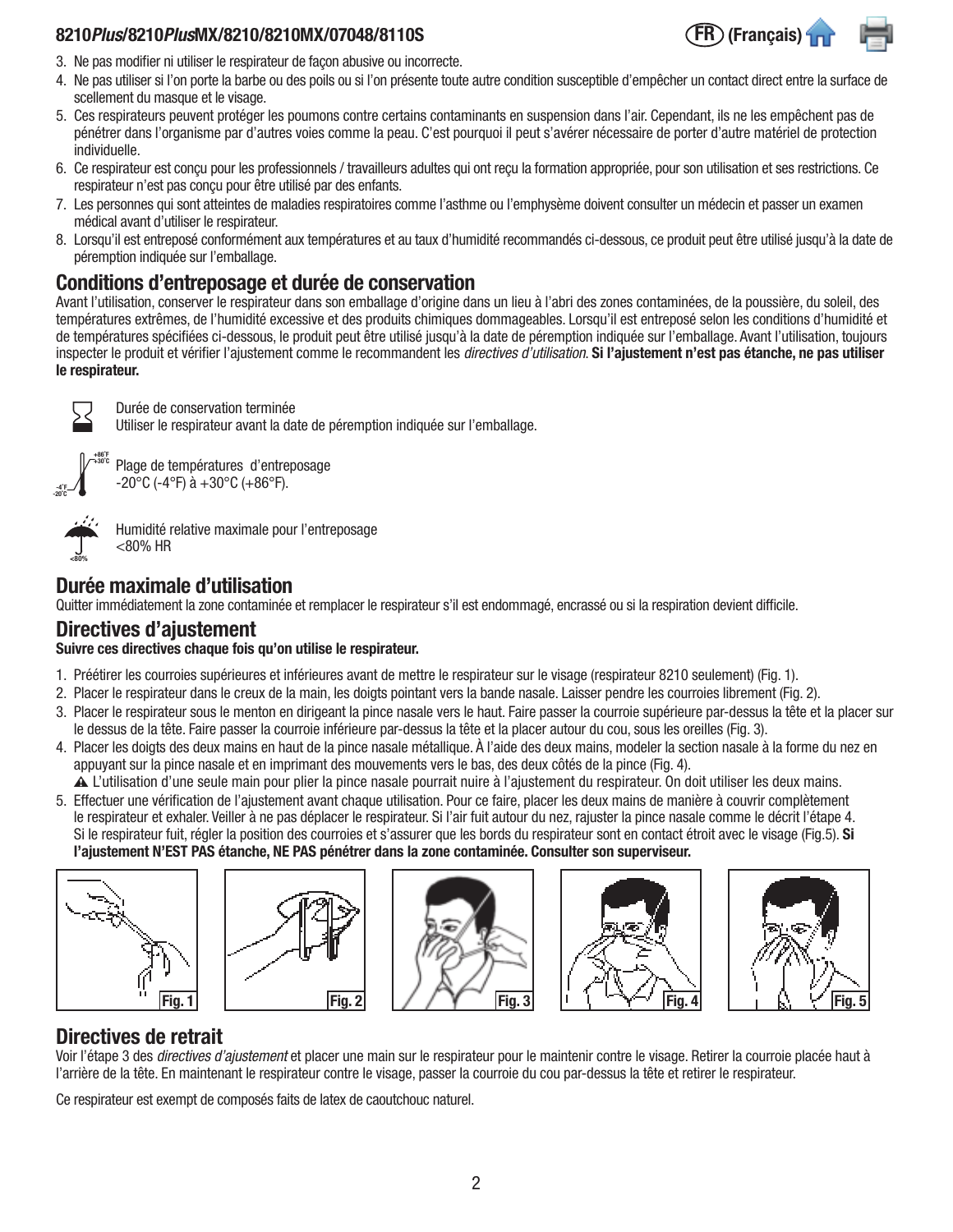# Approuvé par le NIOSH : Respirateur N95

Efficacité de filtration d'au moins 95% contre les aérosols solides et liquides qui ne contiennent pas d'huile.



**3M St. Paul, Minnesota, USA 1-800-243-4630 8210 Série Respirateurs**



**CES RESPIRATEURS NE SONT APPROUVÉS QUE POUR LES CONFIGURATIONS SUIVANTES :**

| <b>COMPOSANTS DES RESPIRATEURS</b> |                               |      |           |                           |                  |        |              |                                                            |
|------------------------------------|-------------------------------|------|-----------|---------------------------|------------------|--------|--------------|------------------------------------------------------------|
|                                    |                               |      |           | <b>FILTRATION FACIALE</b> |                  |        |              |                                                            |
| TC-                                | <b>PROTECTION<sup>1</sup></b> | 8210 | 8210 PLUS | 8110S                     | 7048             | 8210MX | 8210 PLUS MX | <b>AVERTISSEMENTS ET</b><br><b>RESTICTIONS<sup>2</sup></b> |
| 84A-0007                           | N95                           | ◡    | X         |                           | $\check{ }$<br>ᄉ |        |              | <b>ABCJMNOP</b>                                            |
| 84A-7762                           | N95                           |      |           |                           |                  | X      |              | <b>ABCJMNOP</b>                                            |
| 84A-7835                           | N95                           |      |           |                           |                  |        |              | <b>ABCJMNOP</b>                                            |

#### **1. PROTECTION**

**N95 - Filtre contre les particules N95** (niveau d'efficacité du filtre de 95%) efficace contre les aérosols exempts d'huile mais<br>contenant des particules. Des restrictions quant à la durée d'utilisation peuvent s'applique

- **2. AVERTISSEMENTS ET RESTRICTIONS** A Ne pas utiliser dans les endroits où le taux d'oxygène est inférieur à 19,5%.
- B Ne pas utiliser lorsque l'atmosphère présente un danger immédiat pour la vie ou pour la santé. C Do not exceed maximum use concentrations established by regulatory standards.
- J L'utilisation et l'entretien inadéquats de ce respirateur peuvent provoquer des blessures ou la mort.
- M Tous les respirateurs approuvés doivent être choisis, ajustés, portés et entretenus conformément aux normes de la MSHA, de l'OSHA de tout autre règlement en vigueur.
- N Ne jamais substituer ou modifier ce respirateur, ni lui ajouter ou lui enlever des pièces. N'utiliser que des pièces de rechange exactes déterminées par le fabricant.
- O Consulter les directives d'utilisation et/ou les manuels d'entretien pour obtenir des renseignements sur l'utilisation et l'entretien de ces respirateurs.
- P Le NIOSH n'évalue pas les respirateurs utilisés comme masques chirurgicaux.

 **Rev. E: 01-05-17**

#### POUR OBTENIR DE PLUS AMPLES RENSEIGNEMENTS/FOR MORE INFORMATION Au Canada, communiquer avec/In Canada, contact :

#### Internet : www.3M.ca/Safety

Assistance technique/Technical Assistance : 1 800 267-4414 Centre communication-client/Customer Care Center : 1 800 364-3577

#### RENSEIGNEMENTS SUPPLÉMENTAIRES

#### Aux États-Unis :

Internet : www.3m.com/workersafety Assistance technique : 1 800 243-4630 Autres produits 3M :

1 800 364-3577 ou 1 651 737-6501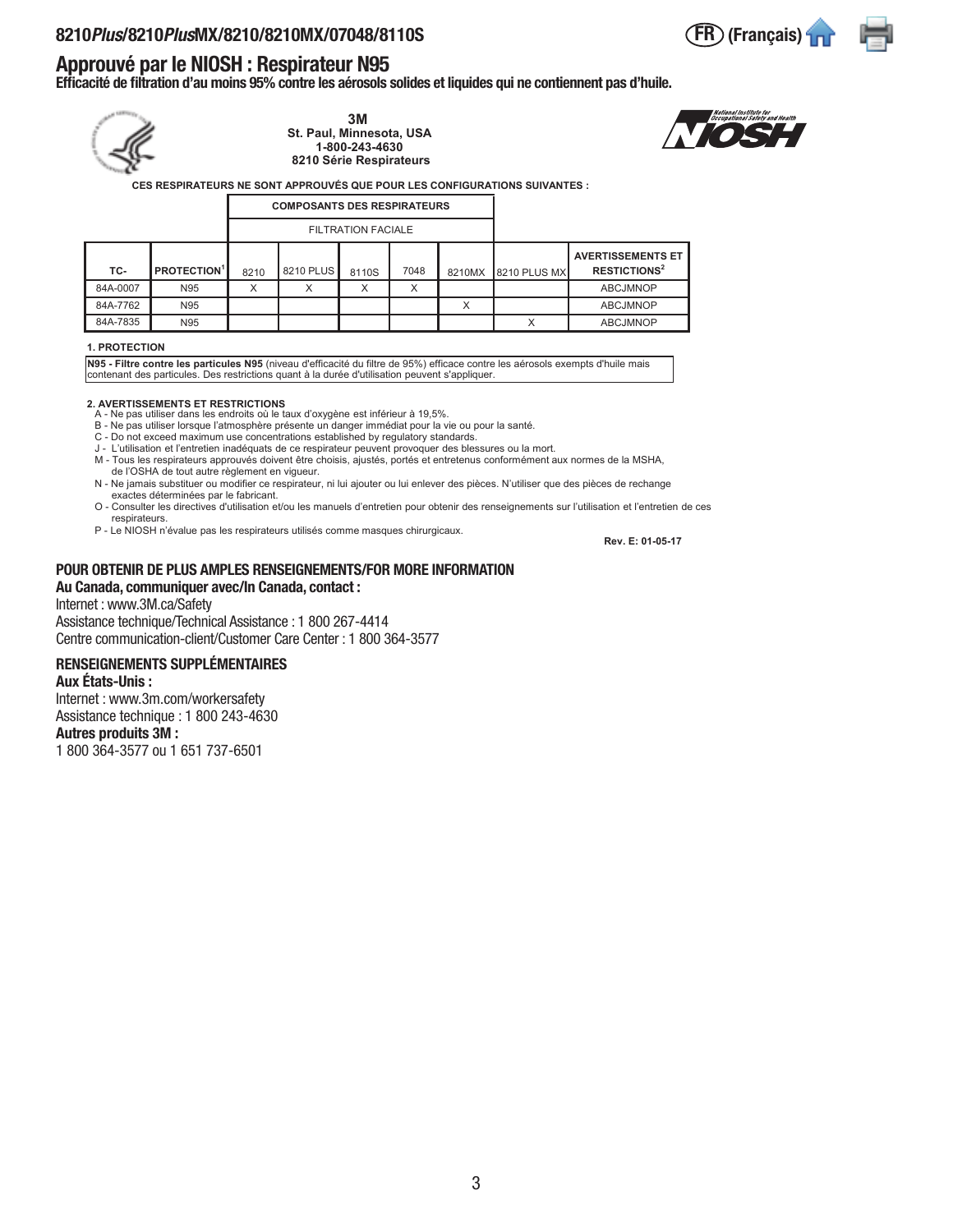



# **Instrucciones** 8210Plus/8210PlusMX/ 8210/8210MX/07048/8110S



#### **A ADVERTENCIA**

Este respirador ayuda a proteger contra ciertas partículas. Uso erróneo puede resultar en enfermedad o muerte. Para el uso correcto, consulte con su supervisor y con las *Instrucciones* Para el Usuario, o llame a 3M en EEUU, 1-800-247-3941. En Mexico, llame al 01-800-712-0646.

# IMPORTANTE

Antes de usar el producto, el usuario debe leer y entender estas *Instrucciones*. Conserve estas *Instrucciones* para referencia futura.

#### Usar para

Partículas, como las presentes en trabajos de lijado, esmerilado, barrido, aserrado, embolsado o procesamiento de minerales, carbón, mineral de hierro, harina, metal, madera, polen y algunas otras sustancias. Partículas líquidas o partículas que no sean base aceite de aerosoles que tampoco emitan aerosoles o vapores de aceite. Siga las regulaciones locales correspondientes. Para mayores informes sobre las recomendaciones de uso de 3M para esta clase de respirador favor de consultar la Guía de selección de respiradores 3M en el sitio de Seguridad Personal de 3M www.3M.com/respiratorselector o llame a 3M en EUA al 1-800-243-4630; en México llame al 01-800-712-0646; o contacte a 3M en su país.

#### No usar para

Gases y vapores, aerosoles de aceite, asbestos o sandblasteo; concentraciones de partículas que excedan 10 veces el límite de exposición ocupacional o las regulaciones gubernamentales aplicables, lo que sea menor. En Estados Unidos no use cuando las normas para sustancias específicas de la Administración de Seguridad y Salud Ocupacional (OSHA por sus siglas en inglés), como arsénico, cadmio, plomo en la industria de la construcción o 4,4'-metilen dianilina (MDA), indiquen otro tipo de protección respiratoria. Este respirador no suministra oxígeno.

### Partículas biológicas

Este respirador puede ayudar a reducir la inhalación de ciertas partículas biológicas suspendidas en el aire (por ejemplo, moho, Bacillus anthracis, Mycobacterium tuberculosis, etc.), pero no pueden eliminar el riesgo de contraer alguna infección, enfermedad o padecimiento. La OSHA y otras agencias gubernamentales no han establecido los límites de exposición segura para estos contaminantes.

#### **Instrucciones**

- 1. No seguir todas las instrucciones y limitaciones de uso de este respirador ni usar el respirador durante la exposición puede reducir la efectividad de éste y ocasionar enfermedad o incluso la muerte.
- 2. Antes del uso ocupacional de este respirador, en Estados Unidos debe implantarse un programa escrito de protección respiratoria, que cumpla con todos los requerimientos de la norma OSHA 29 CFR 1910.134, como capacitación, prueba de ajuste, evaluación médica, y las normas aplicables específicas de substancias de OSHA. En Canadá, se debe cumplir con los requisitos de la norma CSA Z94.4, o los requisitos de la jurisdicción aplicable, según corresponda. Siga las regulaciones locales correspondientes.
- 3. Las partículas que pueden ser peligrosas para su salud incluyen aquellas que son tan pequeñas que no se pueden ver.
- 4. Abandone del inmediato el área contaminada y contacte a su supervisor si siente mareo, irritación o alguna otra molestia.
- 5. Guarde el respirador lejos de las áreas contaminadas.
- 6. Revise el respirador antes de cada uso para asegurarse que está en buenas condiciones de operación. Revise que todas las partes del respirador no presenten señas de daño, incluidos las dos bandas para la cabeza, los puntos de conexión, la espuma para nariz y el clip nasal. Debe desechar el respirador de inmediato si observa algún daño o si le hace falta algún componente o parte. Debe revisar las piezas faciales de filtración antes de cada uso para asegurarse que no tengan hoyos en la zona de respiración, distintas a los hoyos alrededor de las grapas o que no haya algún otro daño. Los hoyos agrandados ocasionados por rasgaduras o roturas del material de filtración alrededor de los hoyos de las grapas se consideran como un daño. Reemplace de inmediato el respirador si está dañado. Las perforaciones de grapas no afectan la aprobación del NIOSH (Sólo para el modelo 8110S).
- 7. Realice una revisión del sello antes de usar el equipo según se especifica en la sección de Ajuste. No use el respirador, si no puede lograr un sello adecuado.
- 8. Disponga del producto usado de acuerdo con las regulaciones correspondientes.

### Limitaciones de uso

- 1. Este respirador no suministra oxígeno. No los use en atmósferas con menos de 19.5% de oxígeno.
- 2. No use cuando las concentraciones de los contaminantes sean inmediatamente peligrosas para la vida o salud (IDLH), sean desconocidas o cuando excedan 10 veces el límite de exposición permitido (PEL), o de acuerdo con las normas de OSHA o las regulaciones gubernamentales correspondientes, lo que sea menor.
- 3. No altere, lave, ni maltrate ni haga mal uso de este respirador.
- 4. No use con barba u otro vello facial, u otra condición que evite el buen sello entre la cara y la superficie del sello del respirador.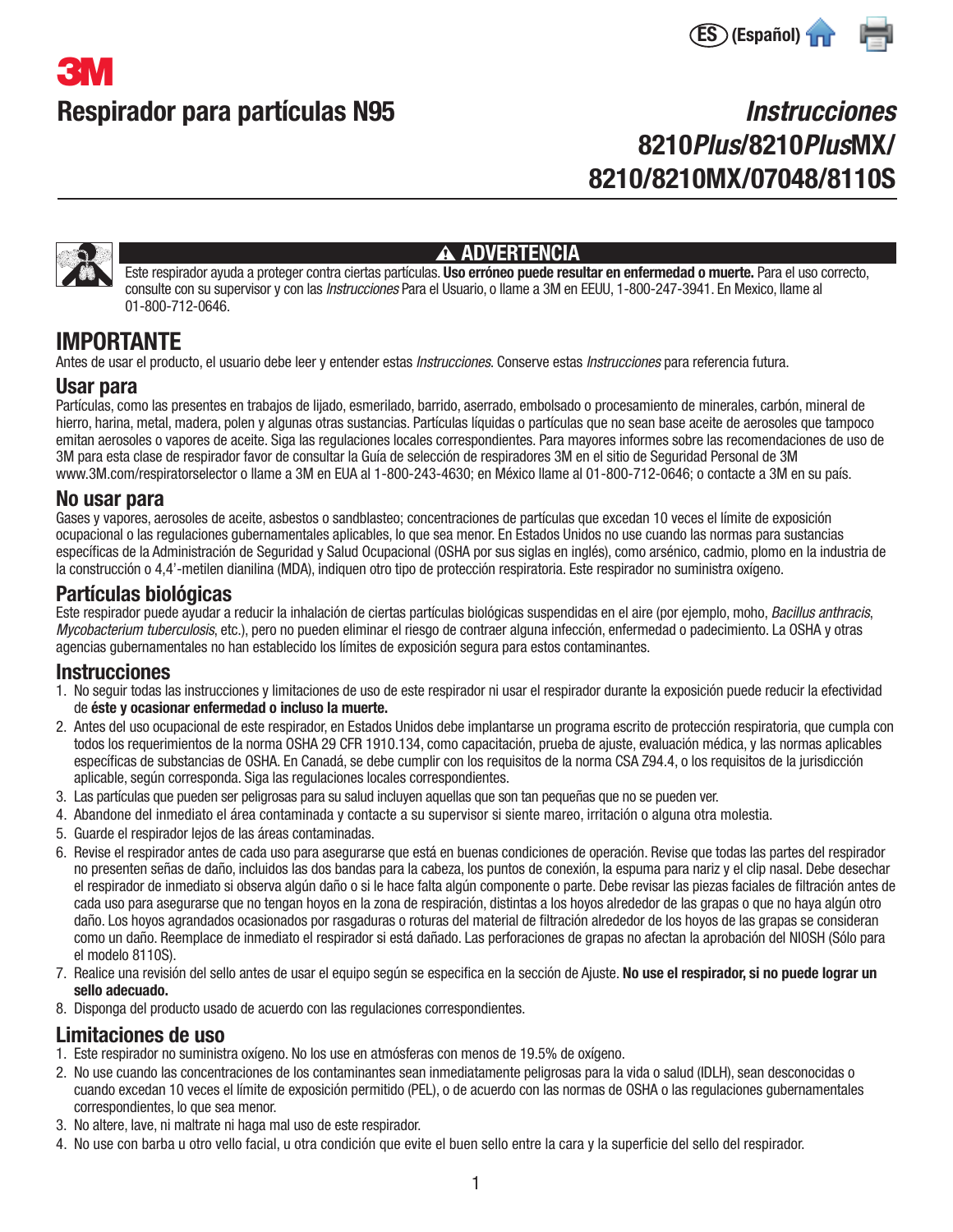#### 8210Plus/8210PlusMX/8210/8210MX/07048/8110S ES (Español)



- 5. Los respiradores pueden ayudar a proteger los pulmones contra ciertos contaminantes suspendidos en el aire; sin embargo, no evitarán la entrada de estos por medio de otras vías como la piel, lo que requerirá el uso de equipo de protección personal (EPP) adicional.
- 6. Este respirador está diseñado para uso ocupacional/profesional por adultos capacitados adecuadamente en su uso y limitaciones. No está diseñado para su uso por niños.
- 7. Los individuos con padecimientos del sistema respiratorio, como asma o enfi sema, deben consultar un médico y completar la evaluación médica antes del uso del equipo.
- 8. Almacenado de acuerdo con las condiciones de temperatura y humedad especificadas a continuación, el producto se puede utilizar hasta la fecha especificada en el empaque.

## Condiciones de almacenamiento y vida útil

Antes de su uso, almacene los respiradores en el empaque original, lejos de áreas contaminadas, polvo, luz solar, temperaturas extremas, exceso de humedad y químicos dañinos. Almacenado de acuerdo con las condiciones de temperatura y humedad especificadas a continuación, el producto se puede utilizar hasta la fecha especificada en el empaque. Antes de utilizar el producto verifíquelo y realice una prueba del sello como se indica en las Instrucciones. No use el respirador, si no puede lograr un sello adecuado.

Fin de vida útil

Use el respirador antes de la fehca indicada ("use by") en el empaque



Rango de temperatura de almacenamiento -20°C (-4°F) to  $+30$ °C (+86°F).



Humedad relativa máxima de almacenamiento <80% HR

## Limitación de tiempo de uso

Abandone de inmediato el área contaminada si el respirador se daña, ensucia o si se dificulta la respiración, y reemplácelo.

### Instrucciones de ajuste

Debe seguir estas instrucciones durante el tiempo que use el respirador.

- 1. Pre-estire la bandas superior e inferior antes de colocarse el respirador en la cara (sólo 8210) (Fig. 1).
- 2. Coloque el respirador en su mano de modo que la pieza nasal quede en la punta de los dedos, permitiendo que las bandas para la cabeza cuelguen libremente debajo de su mano (Fig. 2).
- 3. Coloque el respirador debajo de su barbilla con la pieza nasal hacia arriba. Jale la banda superior sobre su cabeza de modo que quede justa por detrás en la parte superior de la cabeza. Jale la banda inferior sobre la cabeza y colóquela alrededor del cuello debajo de las orejas (Fig. 3).
- 4. Coloque las puntas de los dedos de ambas manos en la parte superior de la pieza nasal metálica. Con ambas manos moldee el área nasal a la forma de su nariz empujando hacia dentro mientras mueve las puntas de los dedos hacia abajo en ambos lados de la pieza nasal (Fig. 4). W Si presiona la pieza nasal con una mano es posible que logre un mal ajuste y el desempeño del respirador sea menos efectivo. Use ambas manos.
- 5. Antes de cada uso realice una revisión del sello. Para revisar el sello facial del respirador coloque ambas manos sobre el respirador y exhale con fuerza. Tenga cuidado de no mover el respirador de su posición. Si hay alguna fuga de aire alrededor de la nariz vuelva a ajustar la pieza nasal como se describe en le paso 4. Si hay fugas en las orillas del respirador coloque las bandas traseras a lados de su cabeza (Fig. 5). NO entre enel área contaminada si NO PUEDE lograr un buen sello. Consulte a su supervisor.











## Instrucciones de remoción

Consulte el paso 3 de las *Instrucciones de ajuste* y coloque el respirador en la mano para mantener la posición en la cara. Jale la banda inferior sobre su cabeza. Con el respirador en posición, jale la banda superior sobre la cabeza y quíteselo.

Este respirador no contiene componentes hechos de látex de hule natural.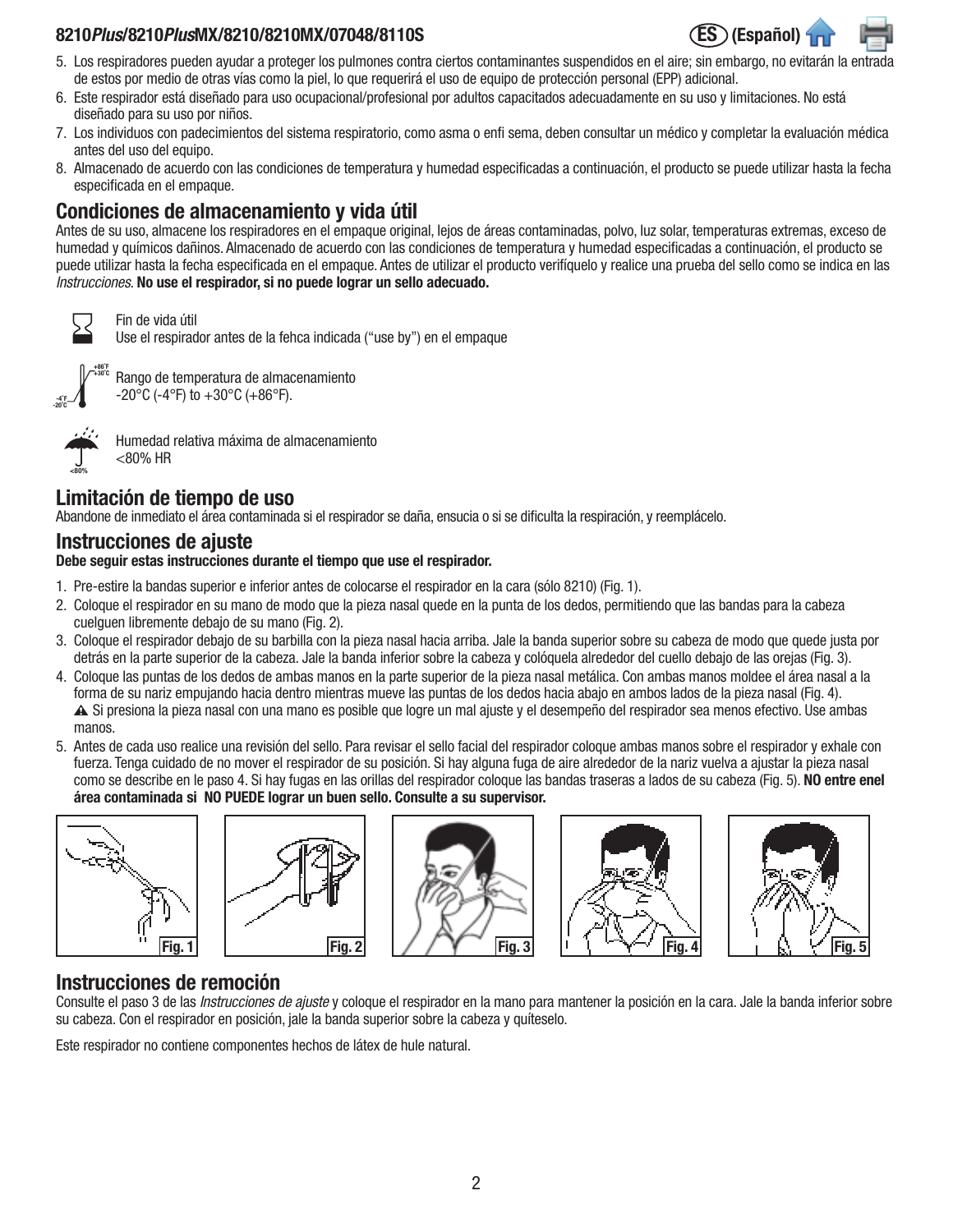### Aprobado por NIOSH: N95

95% mínimo de eficiencia de filtración contra aerosoles sólidos y líquidos que no contienen aceite.

| 3M<br>St. Paul, Minnesota, USA<br>1-800-243-4630<br>8210 Series Respirators<br>THESE RESPIRATORS ARE APPROVED ONLY IN THE FOLLOWING CONFIGURATIONS: |                               |      |           |       |                            |   |                     |                                             |  |  |
|-----------------------------------------------------------------------------------------------------------------------------------------------------|-------------------------------|------|-----------|-------|----------------------------|---|---------------------|---------------------------------------------|--|--|
|                                                                                                                                                     |                               |      |           |       |                            |   |                     |                                             |  |  |
|                                                                                                                                                     |                               |      |           |       | <b>FILTERING FACEPIECE</b> |   |                     |                                             |  |  |
|                                                                                                                                                     |                               |      |           |       |                            |   |                     |                                             |  |  |
| TC-                                                                                                                                                 | <b>PROTECTION<sup>1</sup></b> | 8210 | 8210 PLUS | 8110S | 7048                       |   | 8210MX 8210 PLUS MX | <b>CAUTIONS AND LIMITATIONS<sup>2</sup></b> |  |  |
| 84A-0007                                                                                                                                            | N95                           | X    | X         | X     | X                          |   |                     | <b>ABCJMNOP</b>                             |  |  |
| 84A-7762                                                                                                                                            | N95                           |      |           |       |                            | X |                     | <b>ABCJMNOP</b>                             |  |  |
| 84A-7835                                                                                                                                            | N95                           |      |           |       |                            |   | X                   | <b>ABCJMNOP</b>                             |  |  |
|                                                                                                                                                     |                               |      |           |       |                            |   |                     |                                             |  |  |

#### **1. PROTECTION**

**N95 - Particulate Filter** (95% filter efficiency level) effective against particulate aerosols free of oil; time use restrictions may apply.

#### **2. CAUTIONS AND LIMITATIONS**

- A Not for use in atmospheres containing less than 19.5 percent oxygen.
- 
- B Not for use in atmospheres immediately dangerous to life or health.<br>C Do not exceed maximum use concentrations established by regulatory standards.<br>J Failure to properly use and maintain this product could result
- 
- M All approved respirators shall be selected, fitted, used and maintained in accordance with MSHA, OSHA and other applicable regulations.
- N never substitute, modify, add, or omit parts. Use only exact replacement parts in the configuration as specified by the manufacturer.
- O Refer to User's Instructions, and / or maintenance manuals for information on use and maintenance of these respirators.
- P NIOSH does not evaluate respirators for use as surgical masks.

#### PARA OBTENER MÁS INFORMACIÓN En Estados Unidos:

Internet: www.3m.com/workersafety



En México llame: *Centro de Respuesta<br>al Cliente<br>52•58•2933* 

**PRODUCTOS** *Call Center*<br>**DE SEGURIDAD** *O1***•800•712•0646 INDUSTRIAL** 

Internet: www.3m.com.mx/saludocupacional O llame a 3M en su localidad.

 **Rev. F: 07-07-17**



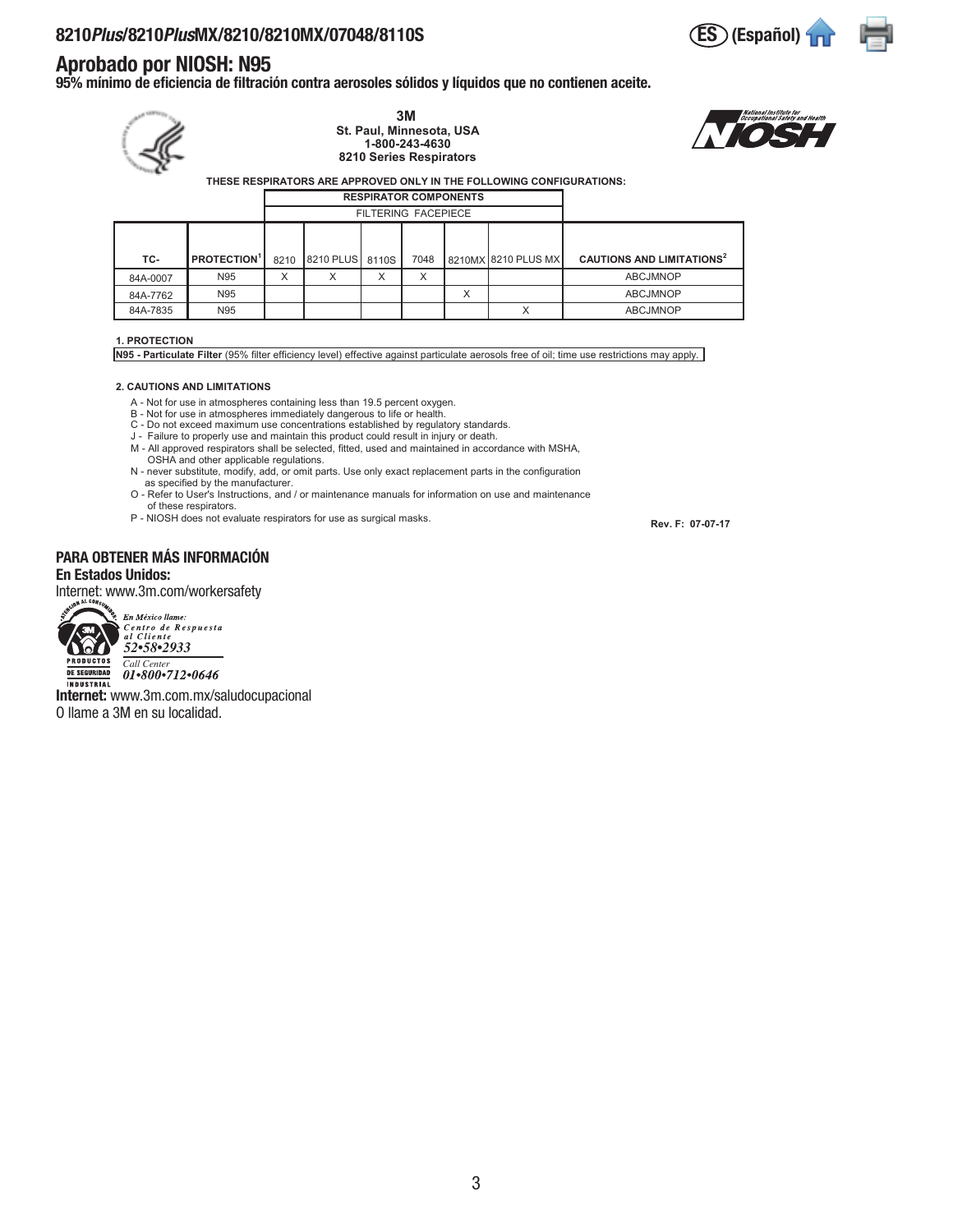

# **粒狀物防護口罩, N95 3M**

# **使用說明 8210Plus/8210PlusMX/ 8210/8210MX/07048/8110S**

## **重要提示**

使用前,使用者必須閱讀和瞭解本說明書。請保留此份使用說明以供參考

#### **用途:**

用於砂磨、研磨、鋸切、礦業製程等作業所產生的粒狀物或是金屬、木屑、花粉和其它物質之呼吸防護,及噴霧所產生之液 態或是非油性不產生有害蒸氣之微粒。遵守當地法規使用,如欲更多參考資訊請連結3M 個人安全產品部門 www.3M.com/PPESafety, 或與3M公司聯絡,電話:(02)2704-9011。

#### **不能使用於:**

氣體或是蒸氣、油性氣膠、石棉或噴砂作業; 微粒濃度超過10倍職業暴露濃度限制(OEL)或是當地適用的政府法規。在美國, 當 OSHA 訂有特定物質標準且有明定其它型式之呼吸防護具時不能使用,如建築工業中砷、石棉、鎘、鉛,或是4.4-二氨基 二苯基甲烷(4,4'-methylene dianiline (MDA)。本產品不能提供氧氣。

#### **生物性微粒**

此呼吸防護具可幫助降低某些經由空氣傳播之生物性微粒的吸入性暴露(如, 霉菌、炭疽桿菌、結核桿菌等),但不能排除接觸 感染、疾病的風險。OSHA 及其它政府組織並未建立此類汙染物相關的安全暴露限值。

#### **使用說明**

- 1. 未按照本使用說明及限制,或在暴露過程中錯誤佩戴都會降低本產品的防護功能,並**可能導致疾病甚至死亡。**
- 2. 在使用本產品用於職業性呼吸防護之前,在美國應遵守 OSHA 29 CFR 1910.134 或當地適用的的法規標準,制定並執行 呼吸保護計畫,包括訓練、密合度測試及醫療評估等要求。在加拿大需符合CSA 標準 Z94.4 的要求。
- 3. 危害人體健康的微粒包括哪些小到不可見和無氣味的物質。
- 4. 使用中若感覺頭暈、噁心和其他任何不適,應立即離開危險區域,並尋求主管人員的幫助。
- 5. 不使用時,應在無污染環境儲存口罩。
- 6. 在每次使用前應檢查以確認口罩狀態良好。檢驗口罩各個部位,如頭帶、固定釘及鼻樑夾是否有損壞的情況。當發現零件 缺少或損壞應立即丟棄。口罩在使用前應先確認沒有破洞及損壞。當發現損壞情況請立即更換新的口罩。頭帶固定釘處的 洞並不影響 NIOSH 認證(8110S).
- 7. 每次使用前參考說明書進行密合度檢查。**若無法達到良好的密合請勿使用此口罩。**
- 8. 遵照適用的法規和標準丟棄使用過的口罩。

#### **使用限制**

- 1. 本產品不產生氧氣,不能在氧氣濃度低於 19.5% 的缺氧環境中使用。
- 2. 不能在有害物濃度達到立即威脅生命和健康(IDLH)濃度的環境中使用,不能在危害未知的環境中使用,不能在有害物濃 度超過 10 倍的職業衛生接觸限值濃度或是超過當地政府規定的限制下使用。
- 3. 不能改裝和濫用本產品。
- 4. 當面部鬍鬚、毛髮或其他條件可能影響面部與口罩之間密合時,不能使用本產品。
- 5. 口罩可針對其些空氣污染物進行呼吸防護,但無法避免經由其它暴露途徑, 像是皮膚等所造成的暴露,可能需要佩戴其它 類型的個人防護具以提供防護。
- 6. 本防護口罩設計為職業用防護用品,使用者應為接受適當訓練之成年人,瞭解使用方式及限制,並非設計予兒童使用。
- 7. 對於患有呼吸系統疾病的人員,如哮喘或肺氣腫,應諮詢醫生並完成使用前醫療評估。
- 8. 當依照以下說明之溫、濕度條件儲存時,產品可在包裝上所載明的使用期限前正常使用。

#### **儲存條件及保存期限**

使用前,將產品存放於原包裝中,遠離污染區域,避免灰塵、陽光直射、極端溫度,過度潮濕及有害化學品。當依照以下說 明之溫、濕度條件儲存時,產品可在包裝上所載明的使用期限前正常使用。在每次使用前請參考使用說明檢查口罩並進行密 合度檢查。**若是無法密合良好,請勿使用本產品。**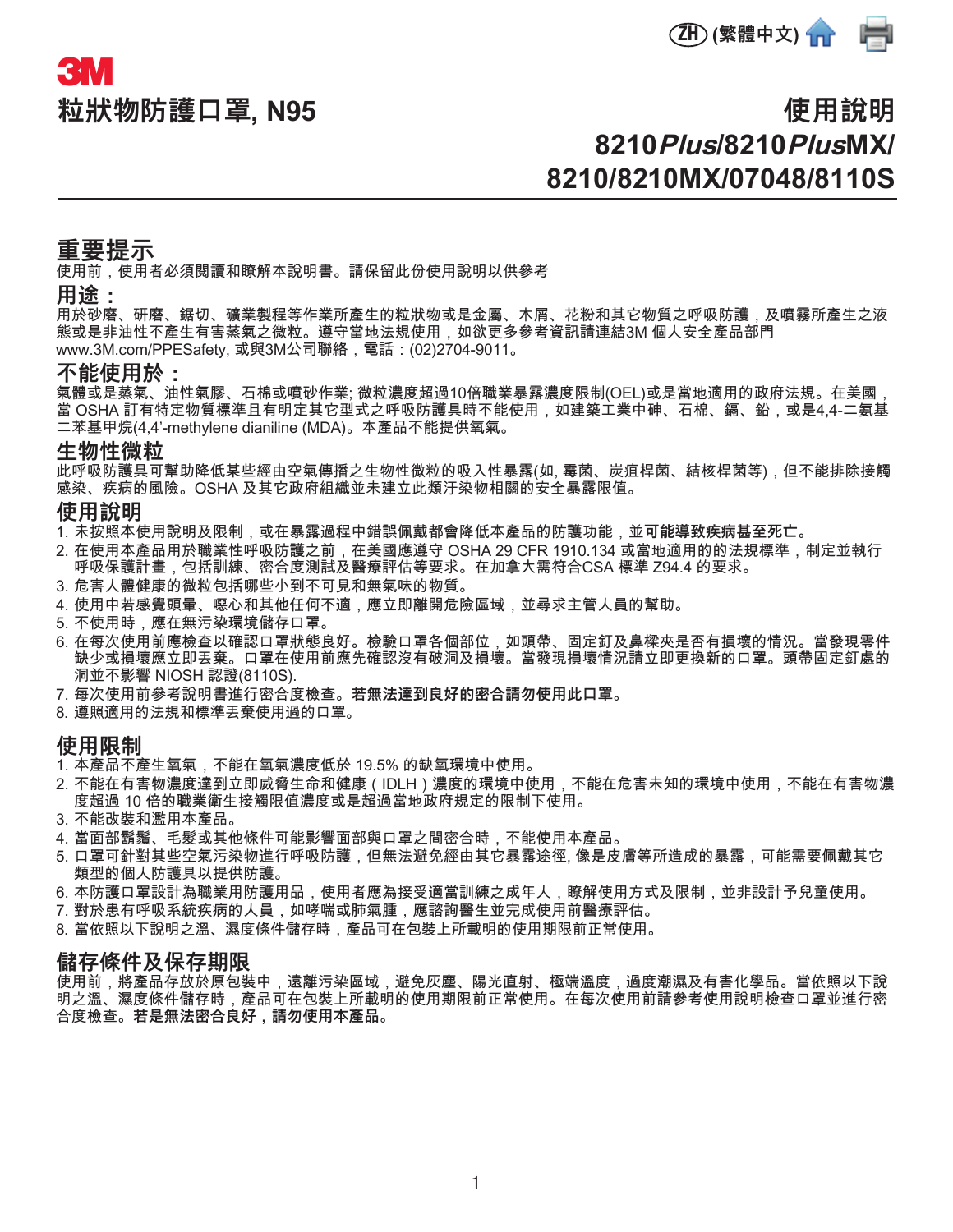

ワ 保存期限 在產品包裝上所載明的使用期限前使用

-4˚F -20˚C +86˚F +30˚C 儲存溫度

-20°C (-4°F) à +30°C (+86°F).

最高儲存的相對濕度 <80% HR

**使用時間限制**

當口罩受損,固化或呼吸困難時,立即離開污染區域並更換新的口罩。

#### **佩戴說明**

<80%

#### **每次使用前需遵循此說明方式佩戴**

- 1. 使用前先拉伸上下頭帶(僅適用於8210/8210MX).
- 2. 手捧口罩,讓指尖位於鼻夾位置,讓頭帶自由地懸垂。
- 3. 使鼻夾朝上,讓口罩扣住下巴,將上頭帶戴在後頭頂位置,將下頭帶戴在頸部、耳朵下方。
- 4. 將雙手食指置於金屬鼻夾上方,從鼻夾中部開始,向兩側一邊移動一邊向下按壓鼻夾,塑造鼻樑形狀。
- ▲ 警告:使用單手按壓鼻夾可能導致密合度不良,並降低防護性能。應使用雙手按壓鼻夾。
- 5. 每次佩戴後,必須進行佩戴氣密性檢查:雙手捂住口罩,用力呼氣。注意不要影響口罩在臉部的位置。若感覺有鼻樑處有 氣體洩漏,按照步驟4. 重新調整鼻夾,若感覺氣體洩漏來自口罩兩側,進一步向腦後方調整頭帶位置。**若無法密合良好, 不要佩戴口罩進入危險區域,應尋求主管人員的幫助。**



#### **摘除說明**

參考佩戴說明步驟 3. ,一隻手托住口罩,另一隻手先取頸部的下方頭帶,將頭帶繞過頭頂摘下,再取下頭頂的上方頭帶。 本口罩材料中不包含天然橡膠成分。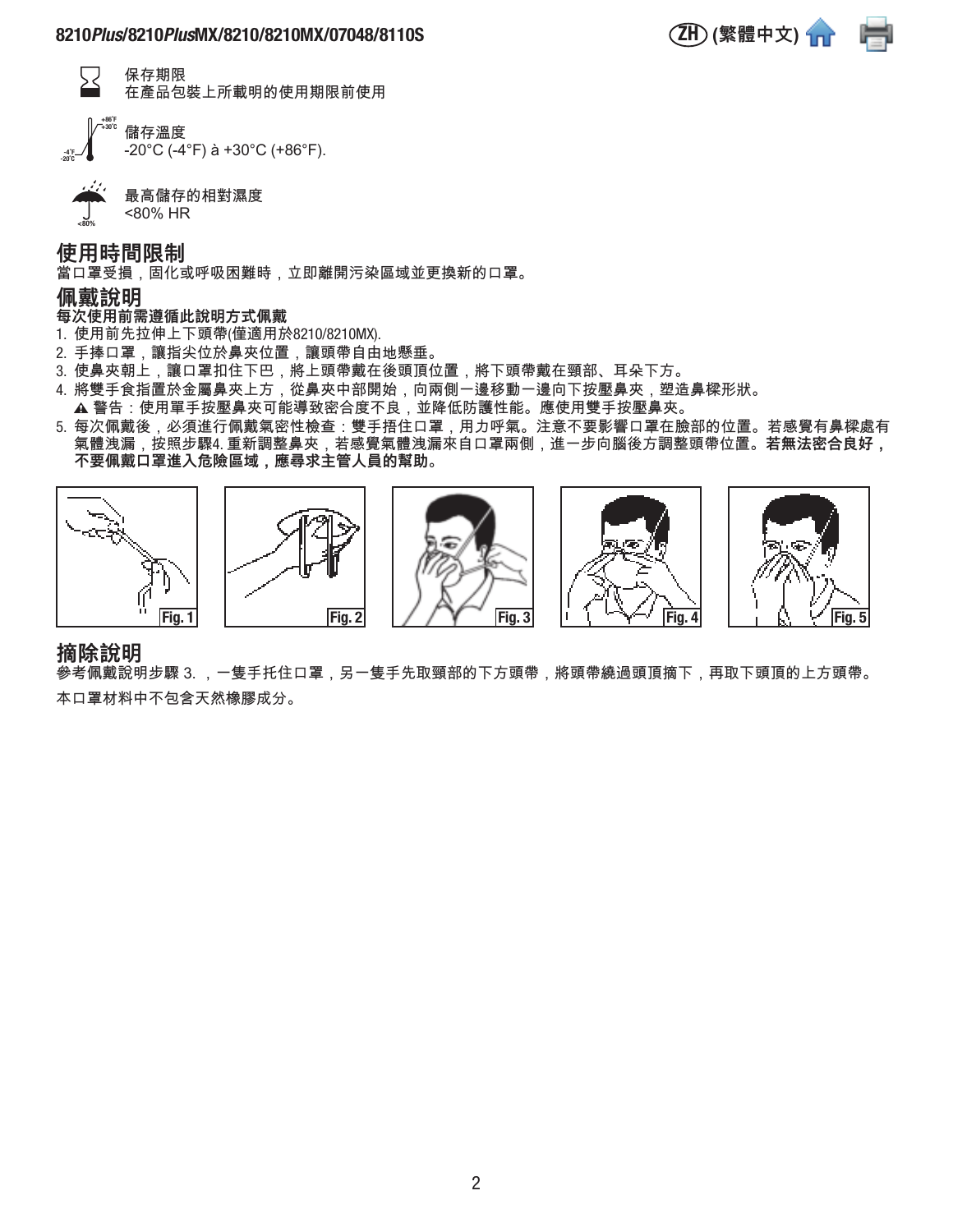#### 8210*Plus*/8210*Plus*MX/8210/8210MX/07048/8110S (ZH) (繁體中文) 1m

# **NIOSH認證:口罩級別N95**

**過濾固體和液體(不含油性)顆粒物效率至少95%。**



**3M St. Paul, Minnesota, USA 1-800-243-4630**

**8210 Series Respirators**





 **THESE RESPIRATORS ARE APPROVED ONLY IN THE FOLLOWING CONFIGURATIONS:**

|          |                               |                   |                            | <b>RESPIRATOR COMPONENTS</b> |      |   |                     |                                             |
|----------|-------------------------------|-------------------|----------------------------|------------------------------|------|---|---------------------|---------------------------------------------|
|          |                               |                   | <b>FILTERING FACEPIECE</b> |                              |      |   |                     |                                             |
|          |                               |                   |                            |                              |      |   |                     |                                             |
| TC-      | <b>PROTECTION<sup>1</sup></b> | 8210              | 8210 PLUS 8110S            |                              | 7048 |   | 8210MX 8210 PLUS MX | <b>CAUTIONS AND LIMITATIONS<sup>2</sup></b> |
| 84A-0007 | N95                           | $\checkmark$<br>v |                            | ᄉ                            | X    |   |                     | <b>ABCJMNOP</b>                             |
| 84A-7762 | N95                           |                   |                            |                              |      | X |                     | <b>ABCJMNOP</b>                             |
| 84A-7835 | N95                           |                   |                            |                              |      |   | $\checkmark$        | <b>ABCJMNOP</b>                             |

#### **1. PROTECTION**

**N95 - Particulate Filter** (95% filter efficiency level) effective against particulate aerosols free of oil; time use restrictions may apply.

#### **2. CAUTIONS AND LIMITATIONS**

- A Not for use in atmospheres containing less than 19.5 percent oxygen.
- 
- 
- B Not for use in atmospheres immediately dangerous to life or health.<br>C Do not exceed maximum use concentrations established by regulatory standards.<br>J Failure to properly use and maintain this product could result
- M All approved respirators shall be selected, fitted, used and maintained in accordance with MSHA, OSHA and other applicable regulations.
- N never substitute, modify, add, or omit parts. Use only exact replacement parts in the configuration as specified by the manufacturer.
- O Refer to User's Instructions, and / or maintenance manuals for information on use and maintenance of these respirators.
- P NIOSH does not evaluate respirators for use as surgical masks.

 **Rev. F: 07-07-17**

3M 香港有限公司 個人安全產品部 香港屈臣道15號 維多利中心5字樓 (852) 28066111 www.3M.com/hk

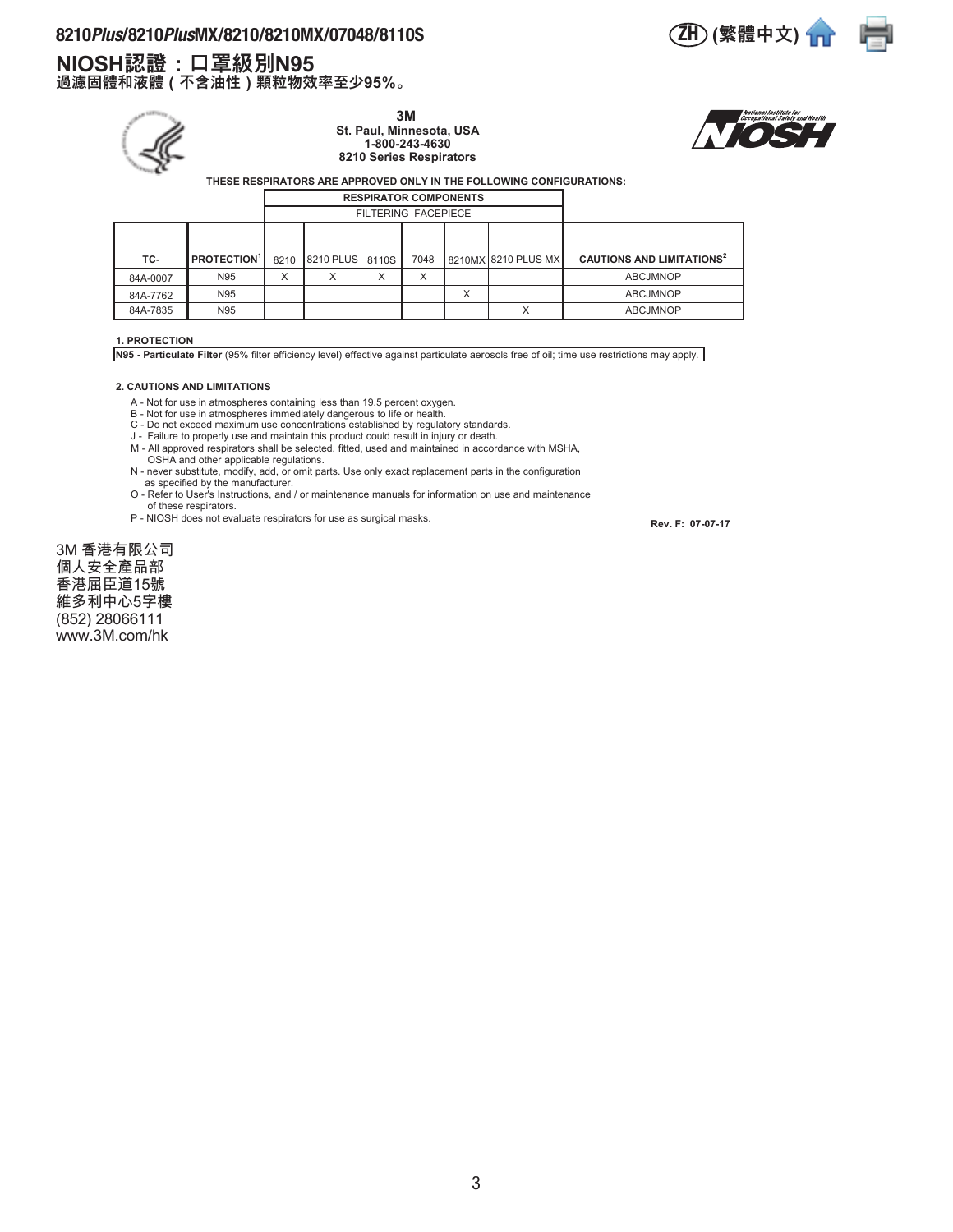# Partikulat Respirator, N95 **3M**



# Arahan Penggunaan 8210Plus/8210PlusMX/ 8210/8210MX/07048/8110S

# PENTING

Sebelum menggunakannya, pengguna mesti membaca dan memahami Arahan Penggunaan. Simpan arahan ini sebagai rujukan.

#### Penggunaan

Partikulat yang terhasil daripada kerja-kerja mengasah, mengisar, menyapu, menggergaji, mengampit (bagging) atau kerja-kerja pemprosesan bahan galian, arang batu, bijih besi, tepung, logam, kayu, debunga dan bahan-bahan lain yang tertentu. Cecair atau zarah-zarah tidak berasaskan minyak hasil dari penyemburan yang tidak menghasilkan aerosol berminyak atau wap kimia. Patuhi semua peraturan-peraturan /undang-undang tempatan yang berkenaan. Untuk keterangan lanjut berkenaan cadangan penggunaan 3M bagi respiator kelas ini, sila rujuk kepada Panduan Pemilihan 3M Respirator yang boleh didapati di laman web www.3M.com/PPESafety atau menghubungi 603-7884 2888.

### Jangan Digunakan Untuk

Jangan digunakan bagi perlindungan gas dan wap kimia, aerosol berminyak, asbestos atau membagas pasir; kepekatan zarah-zarah yang melebihi 10 kali had pendedahan yang dibenarkan atau undang-undang kerajaan yang berkenaan, yang mana lebih rendah. Di Amerika Syarikat, jangan digunakan untuk bahan spesifik standard OSHA seperti arsenik, kadmium, plumbum di tapak pembinaan, 4,4'-methylene dianiline (MDA), lain-lain jenis perlindungan respirator. Respirator jenis ini tidak memberi bekalan oksigen.

## Partikulat Biologi

Respirator ini boleh membantu mengurangkan pendedahan pernafasan terhadap partikulat biologi tertentu (contoh mold, Bacillus anthracis, Mycobacterium tuberculosis, dan sebagainya) tetapi tidak menyingkirkan risiko daripada jangkitan, kesakitan atau penyakit. OSHA dan agensi-agensi kerajaan yang lain belum menentukan had pendedahan yang selamat bagi partikulat biologi tersebut.

### Arahan Penggunaan

- 1. Kegagalan mematuhi semua arahan dan had penggunaan tentang kegunaan respirator dan/atau kegagalan untuk memakai respirator sepanjang masa pendedahan boleh mengurangkan keberkesanannya dan boleh menyebabkan kesakitan atau kematian.
- 2. Di Amerika Syarikat, sebelum penggunaan respirator ini di tempat pekerjaan, program perlindungan respirator secara bertulis mesti dilaksanakan untuk mematuhi semua keperluan OSHA 29 CFR 1910.134, seperti latihan, *fit testing*, penilaian perubatan, dan bahan spesifik standard OSHA. Di Canada, CSA keperluan Standard Z94.4 mesti dipatuhi atau mana peraturan yang berkenaan. Patuh semua peraturan tempatan yang berkenaan.
- 3. Partikulat yang berbahaya terhadap kesihatan termasuk partikulat yang halus dan tidak boleh dilihat dengan mata kasar.
- 4. Tinggalkan kawasan yang tercemar dengan segera dan hubungi penyelia jika terasa pening, tidak selesa atau sukar bernafas.
- 5. Simpan respirator ini jauh dari kawasan yang tercemar jika tidak digunakan.
- 6. Periksa respirator sebelum digunakan bagi memastikan ia dalam keadaan yang baik. Periksa setiap bahagian respirator untuk tanda-tanda seperti kerosakan pada pengikat tali kepala, bahagian pengikat tali pada respirator, foam hidung dan klip hidung. Respirator mestilah dimusnahkan dengan segera sekiranya pemerhatian dengan kerosakkan atau kehilangan mana-mana bahagian respirator. Respirator ini perlu diperiksa sebelum digunakan untuk memastikan tiada lubang pada zon pernafasan selain dari puncture pada bahagian staple dan tiada kerosakkan. Pembesaran lubang akibat kekoyakan pada respirator di sekitar puncture staples adalah dianggap sebagai kerosakkan. Gantikan respirator yang baru dengan segera sekiranya sebarang kerosakkan diperhatikan. Lubang staples tidak menjejaskan kelulusan NIOSH (Untuk 8110S sahaja).
- 7. Lakukan ujian kedapan udara pengguna "User Seal Check" sebelum penggunaan mengikut bahagian arahan pemakaian. Sekiranya anda tidak dapat mencapai kedapan yang sempurna, jangan gunakan respirator ini.
- 8. Sila buangkan produk yang digunakan mengikut peraturan yang berkenaan.

## Had Penggunaan

- 1. Respirator ini tidak memberi bekalan oksigen. Jangan gunakannya di atmosfera yang mengandungi kurang daripada 19.5% oksigen.
- 2. Jangan guna respirator ini jika kepekatan bahan pencemar adalah medekati/melebihi tahap "immediately dangerous to life and health", kepekatan yang tidak diketahui atau apabila kepekatan melebihi 10 kali Had Pendedahan yang Dibenarkan (PEL) atau mana-mana undangundang yang berkenaan, yang mana lebih rendah.
- 3. Jangan mengubahsuai, basuh atau menyalahgunakan respirator ini.
- 4. Pastikan bahawa tiada janggut, jambang atau rambut muka atau sebarang keadaan yang boleh mengganggu kekedapan udara antara permukaan muka dengan permukaan respirator.
- 5. Respirator boleh membantu melindungi paru-paru anda daripada bahan pencemar tertentu. Respirator ini tidak halang pendedahan pencemar dari cara lain seperti menerusi kulit, di mana kelengkapan perlindungan diri (PPE) tambahan diperlukan.
- 6. Respirator ini digunakan bagi tujuan semasa bekerja, digunakan oleh dewasa yang telah dilatih dari segi penggunaan dan juga had-had penggunaannya. Respirator ini bukan direka bagi kegunaan kanak-kanak.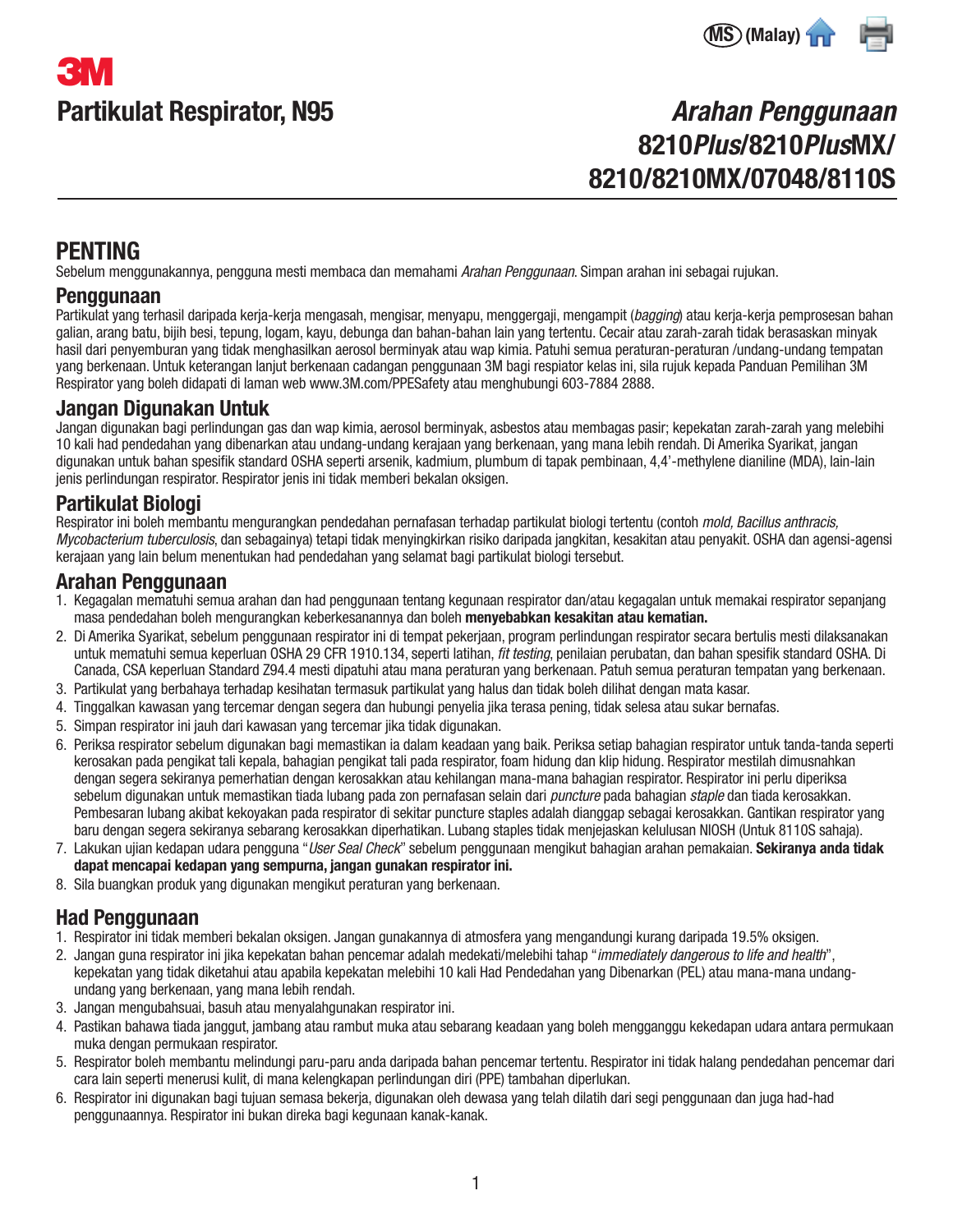#### 8210 Plus/8210 PlusMX/8210/8210MX/07048/8110S



- 7. Seseorang yang mempunyai masalah sistem pernafasan, seperti lelah atau radang paru-paru, perlu mendapatkan nasihat daripada doktor dan menjalani penilaian perubatan sebelum menggunakan respirator.
- 8. Ikut arahan penyimpanan pada suhu dan kelembapan sperti dinyatakan dibawah, produk boleh digunakan sehingga sebelum tarikh yang dinyatakan pada pembungkusan.

### Keadaan dan Jangka Hayat Penyimpanan

Sebelum digunakan, simpan respirator dalam pembungkusan asal jauh dari kawasan tercemar, habuk, cahaya matahari, suhu atau kelembapan melampau dan bahan kimia yang berbahaya. Apabila disimpan mengikut suhu dan kelembapan sperti dinyatakn dibawah, produk ini boleh digunakan sehingga sebelum tarikh yang dinyatakan pada pembungkusan. Sentiasa periksa produk dan lakukan ujian kedapan pengguna (User Seal Check) sebelum menggunakannya mengikut arahan pengguna. Sekiranya anda tidak dapat mencapai kedapan yang baik, jangan masuk ke kawasan tercemar. Sila jumpa penyelia anda.



+86˚F

Tamat Hayat Penyimpanan Guna respirator ini sehingga sebelum tarikh yang dinyatakan dalam pembungkusan

-4˚F -20˚C

+30˚C Julat suhu penyimpanan  $-20\textdegree$ C (-4 $\textdegree$ F) to  $+30\textdegree$ C (+86 $\textdegree$ F).



Maksimum Kelembapan Relatif Penyimpanan <80% RH

# Had Masa Pengunaan

Jika respirator ini didapati rosak, kotor atau pernafasan menjadi sukar, tinggalkan kawasan yang tercemar dengan serta-merta dan gantikan respirator yang baru.

## Arahan Penggunaan

#### Mesti dipatuhi setiap kali respirator ini dipakai.

- 1. Tegangkan tali kepala atas dan bawah sebelum meletakkan respirator pada muka (Untuk 8210/8210MX sahaja) (Gambarajah 1).
- 2. Pegang respirator dengan menggunakan tangan, dan jari anda pada bahagian klip hidung, dan membenarkan pengikat kepala tergantung secara bebas di bawah tangan anda (Gambarajah 2).
- 3. Posisikan respirator dibawah dagu dengan klip hidung menghala ke atas. Tarik tali kepala bahagian atas ke kepala anda. Tarik tali kepala bahagian bawah sehingga pada bahagian leher anda di bawah telinga. (Gambarajah 3).
- 4. Letakkan jari anda dari kedua-dua belah tangan pada bahagian klip hidung. Gunakan dua belah tangan, tekan klip tersebut mengikut bentuk hidung anda sambil melaraskan kedududukan klip hidung berkenaan (Gambarajah 4). W Tekat klip hidung dengan sebelah tangan sahaja boleh mengakibatkan pemakaian yang tidak sempurna dan prestasi respirator yang kurang cekap. Gunakan kedua-dua belah tangan.
- 5. Lakukan ujian kedapan pengguna (User Seal Check) setiap kali pemakaiannya. Untuk memeriksa kedapan antara respirator dengan muka, letakan kedua-dua belah tangan pada keseluruhan respirator dan hembus nafas dengan kuat. Hati-hati supaya tidak menggangu kedudukan respirator. Sekiranya terdapat kebocoran udara, laraskan semula kedudukan klip hidung seperti yang dinyatakan dalam langkah 4. Sekiranya udara bocor pada hujung respirator, laraskan kedudukan tali kepala di belakang kepala anda. Sekiranya anda TIDAK DAPAT mencapai kedapan udara yang dikehendaki, JANGAN masuk ke kawasan tercemar. Sila jumpa penyelia anda.











# Arahan Penanggalan

Sila rujuk langkah 3 pada Arahan Penngunaan dan letakan tangan pada respirator untuk menetapkan kedudukan respirator pada muka. Tarik bahagian bawah tali kepala keluar dari kepala. Dengan keadaan respirator masih dalam kedudukan asal, tarik tali kepala asal keluar dari kepala dan tanggalkan respirator.

Respirator ini tidak mengandungi komponen yang diperbuat dari getah latex semula jadi.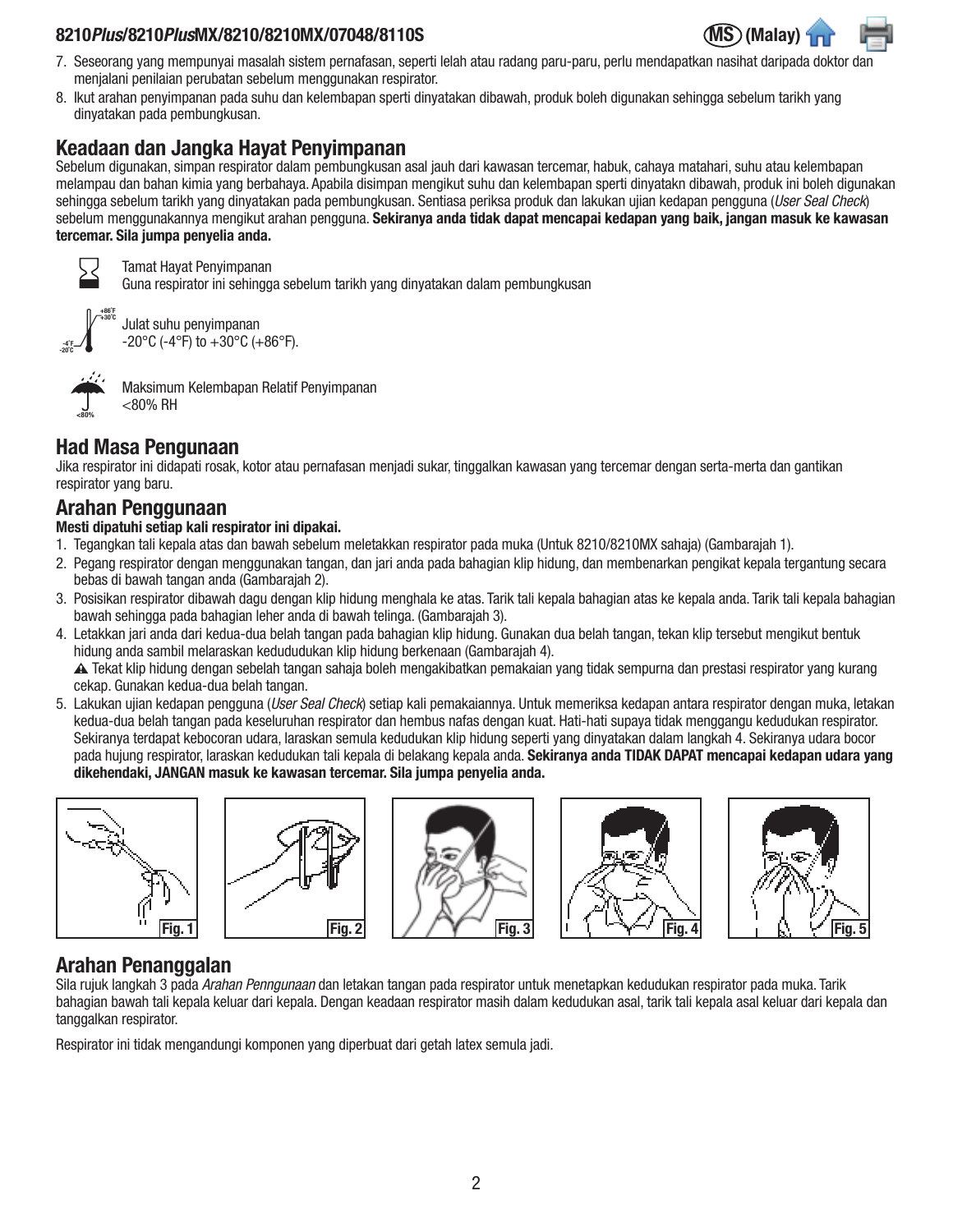# 8210 Plus/8210 PlusMX/8210/8210MX/07048/8110S

#### Kelulusan NIOSH: N95

Sekurang-kurangnya 95% kecekapan penapisan bagi pepejal dan cecair aerosol yang tidak mengandungi minyak. **3M**

|          |                               |      | St. Paul, Minnesota, USA<br>8210 Series Respirators | THESE RESPIRATORS ARE APPROVED ONLY IN THE FOLLOWING CONFIGURATIONS: | <i><b>Occupational S</b></i> |   |                     |                                             |  |  |  |
|----------|-------------------------------|------|-----------------------------------------------------|----------------------------------------------------------------------|------------------------------|---|---------------------|---------------------------------------------|--|--|--|
|          | <b>RESPIRATOR COMPONENTS</b>  |      |                                                     |                                                                      |                              |   |                     |                                             |  |  |  |
|          |                               |      |                                                     |                                                                      | <b>FILTERING FACEPIECE</b>   |   |                     |                                             |  |  |  |
|          |                               |      |                                                     |                                                                      |                              |   |                     |                                             |  |  |  |
| TC-      | <b>PROTECTION<sup>1</sup></b> | 8210 | 8210 PLUS                                           | 8110S                                                                | 7048                         |   | 8210MX 8210 PLUS MX | <b>CAUTIONS AND LIMITATIONS<sup>2</sup></b> |  |  |  |
| 84A-0007 | N95                           | X    | X                                                   | X                                                                    | X                            |   |                     | <b>ABCJMNOP</b>                             |  |  |  |
| 84A-7762 | N95                           |      |                                                     |                                                                      |                              | X |                     | <b>ABCJMNOP</b>                             |  |  |  |
| 84A-7835 | N95                           |      |                                                     |                                                                      |                              |   | X                   | <b>ABCJMNOP</b>                             |  |  |  |
|          |                               |      |                                                     |                                                                      |                              |   |                     |                                             |  |  |  |

#### **1. PROTECTION**

**N95 - Particulate Filter** (95% filter efficiency level) effective against particulate aerosols free of oil; time use restrictions may apply.

#### **2. CAUTIONS AND LIMITATIONS**

- A Not for use in atmospheres containing less than 19.5 percent oxygen.
- 
- B Not for use in atmospheres immediately dangerous to life or health.<br>C Do not exceed maximum use concentrations established by regulatory standards.<br>J Failure to properly use and maintain this product could result
- M All approved respirators shall be selected, fitted, used and maintained in accordance with MSHA,
- OSHA and other applicable regulations. N - never substitute, modify, add, or omit parts. Use only exact replacement parts in the configuration as specified by the manufacturer.
- O Refer to User's Instructions, and / or maintenance manuals for information on use and maintenance of these respirators.
- P NIOSH does not evaluate respirators for use as surgical masks.

UNTUK MAKLUMAT LANJUT Di Malaysia, sila hubungi Laman web : www.3M.com.my/safety Bantuan Teknikal : 603-7884 2888 Untuk 3M produk yang lain,

603-7884 2888